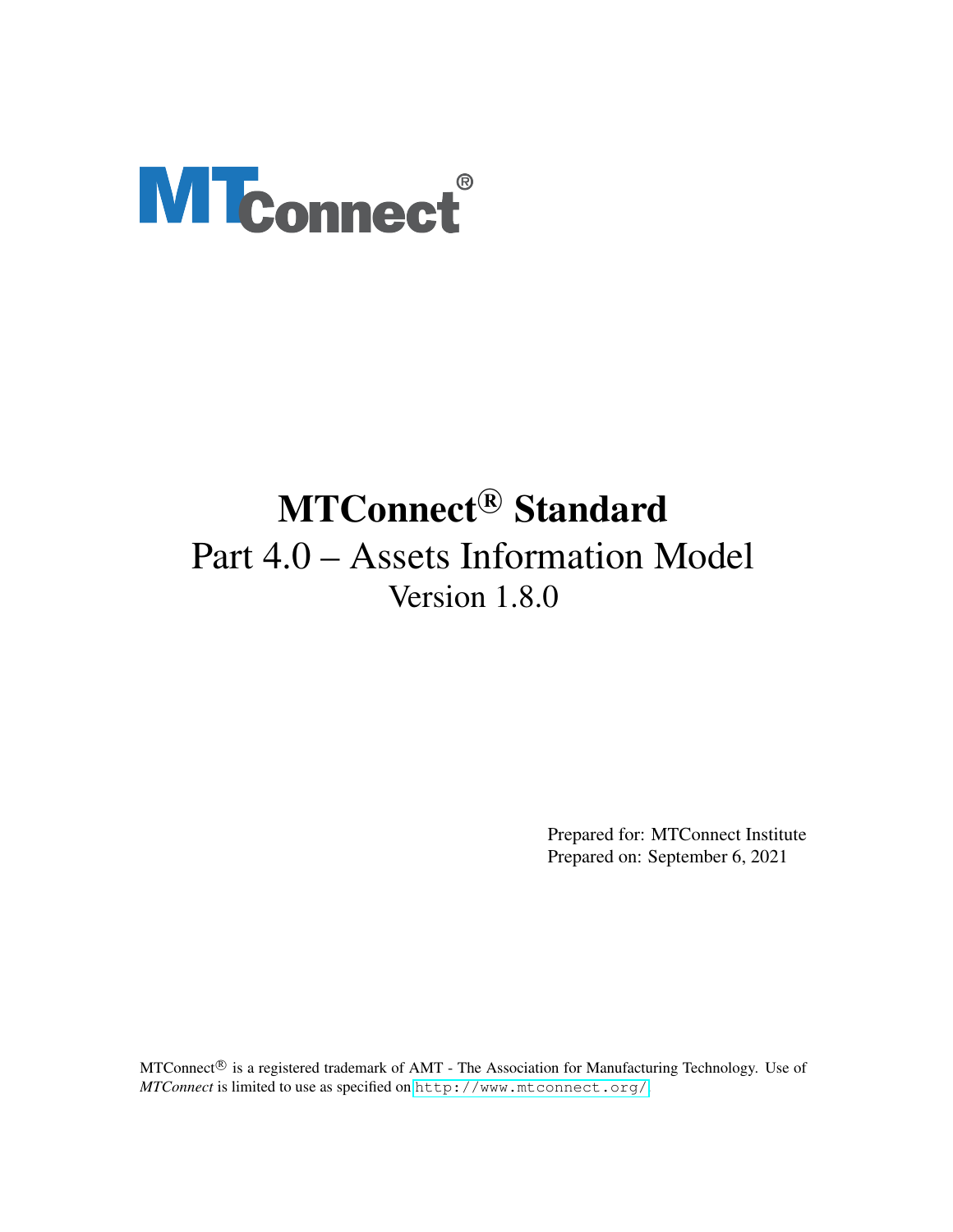# MTConnect Specification and Materials

[The Association for Manufacturing Technology \(AMT\)](#page-12-0) owns the copyright in this *MT-Connect* Specification or Material. [AMT](#page-12-0) grants to you a non-exclusive, non-transferable, revocable, non-sublicensable, fully-paid-up copyright license to reproduce, copy and redistribute this *MTConnect* Specification or Material, provided that you may only copy or redistribute the *MTConnect* Specification or Material in the form in which you received it, without modifications, and with all copyright notices and other notices and disclaimers contained in the *MTConnect* Specification or Material.

If you intend to adopt or implement an *MTConnect* Specification or Material in a product, whether hardware, software or firmware, which complies with an *MTConnect* Specification, you shall agree to the *MTConnect* Specification Implementer License Agreement ("Implementer License") or to the *MTConnect* Intellectual Property Policy and Agreement ("IP Policy"). The Implementer License and IP Policy each sets forth the license terms and other terms of use for *MTConnect* Implementers to adopt or implement the *MTConnect* Specifications, including certain license rights covering necessary patent claims for that purpose. These materials can be found at <www.MTConnect.org>, or or by contacting <mailto:info@MTConnect.org>.

*MTConnect* Institute and [AMT](#page-12-0) have no responsibility to identify patents, patent claims or patent applications which may relate to or be required to implement a Specification, or to determine the legal validity or scope of any such patent claims brought to their attention. Each *MTConnect* Implementer is responsible for securing its own licenses or rights to any patent or other intellectual property rights that may be necessary for such use, and neither [AMT](#page-12-0) nor *MTConnect* Institute have any obligation to secure any such rights.

This Material and all *MTConnect* Specifications and Materials are provided "as is" and *MTConnect* Institute and [AMT,](#page-12-0) and each of their respective members, officers, affiliates, sponsors and agents, make no representation or warranty of any kind relating to these materials or to any implementation of the *MTConnect* Specifications or Materials in any product, including, without limitation, any expressed or implied warranty of noninfringement, merchantability, or fitness for particular purpose, or of the accuracy, reliability, or completeness of information contained herein. In no event shall *MTConnect* Institute or [AMT](#page-12-0) be liable to any user or implementer of *MTConnect* Specifications or Materials for the cost of procuring substitute goods or services, lost profits, loss of use, loss of data or any incidental, consequential, indirect, special or punitive damages or other direct damages, whether under contract, tort, warranty or otherwise, arising in any way out of access, use or inability to use the *MTConnect* Specification or other *MTConnect* Materials, whether or not they had advance notice of the possibility of such damage.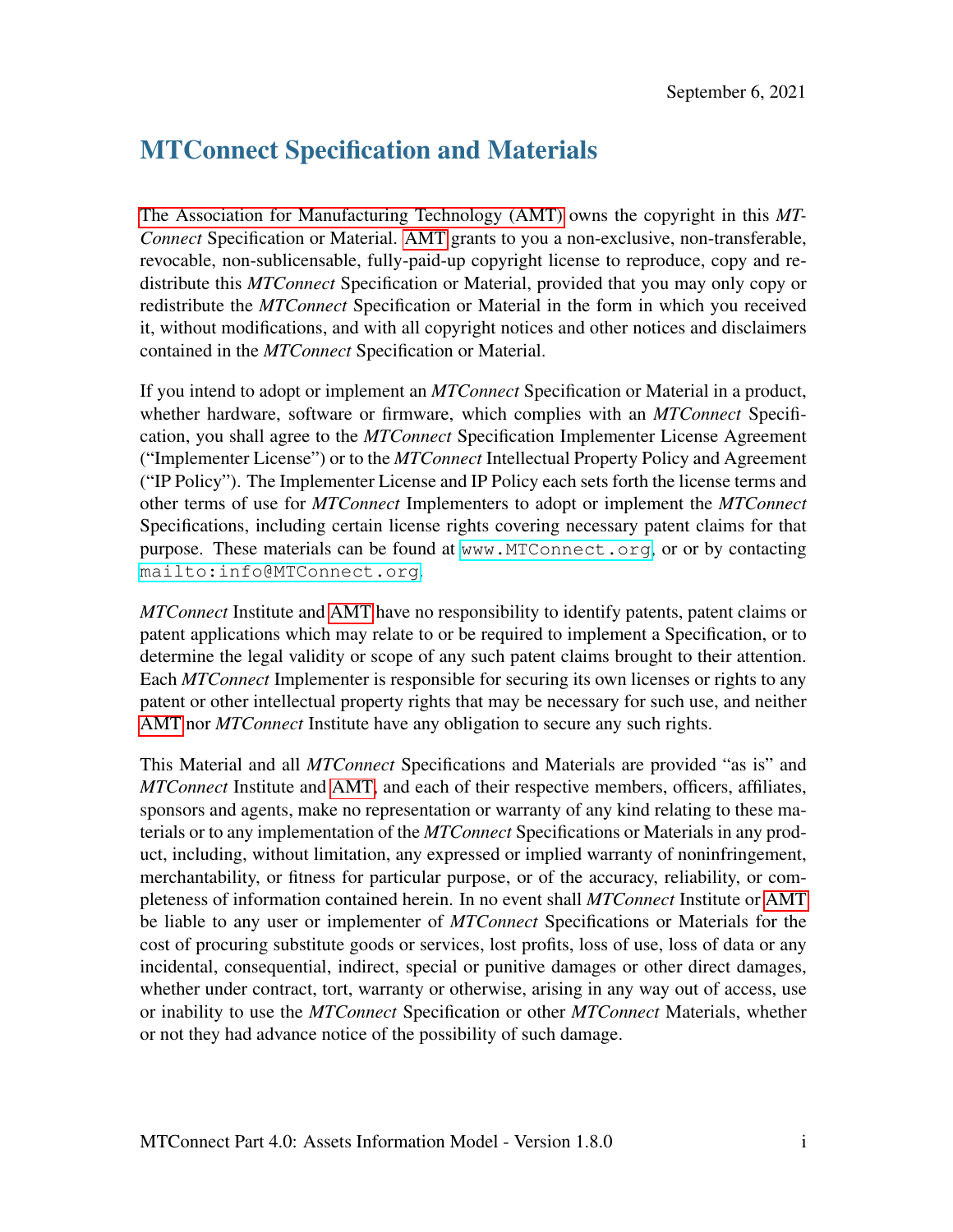# Table of Contents

| 1                       |                   |       | <b>Purpose of This Document</b>                           | $\boldsymbol{2}$              |
|-------------------------|-------------------|-------|-----------------------------------------------------------|-------------------------------|
| $\boldsymbol{2}$        | 2.1<br>2.2<br>2.3 |       | <b>Terminology and Conventions</b>                        | 3<br>$\overline{3}$<br>9<br>9 |
| 3                       |                   |       | <b>MTConnect Assets</b>                                   | 10                            |
|                         | 3.1               |       |                                                           | 10                            |
|                         | 3.2               |       | MTConnectAssets                                           | 11                            |
|                         |                   | 3.2.1 |                                                           | 11                            |
|                         |                   |       |                                                           | 12                            |
|                         |                   | 3.2.2 |                                                           | 14                            |
|                         |                   | 3.2.3 |                                                           | 14                            |
|                         |                   |       | Common Asset Attributes<br>3.2.3.1                        | 15                            |
|                         |                   |       | 3.2.3.2<br>Common Asset Elements                          | 18                            |
| $\overline{\mathbf{4}}$ |                   |       | <b>MTConnect Assets Architecture</b>                      | 19                            |
|                         | 4.1               |       |                                                           | 19                            |
|                         | 4.2               |       |                                                           | 20                            |
|                         |                   | 4.2.1 |                                                           | 20                            |
|                         |                   | 4.2.2 |                                                           | 21                            |
|                         |                   | 4.2.3 | Assets Including Removed Assets                           | 21                            |
|                         |                   | 4.2.4 |                                                           | 22                            |
| 5                       |                   |       | <b>Extensions to Part 2.0 - Devices Information Model</b> | 23                            |
|                         | 5.1               |       | Data Item Types added for EVENT Category                  | 23                            |
|                         |                   | 5.1.1 | ASSET_CHANGED Data Item Type                              | 23                            |
|                         |                   | 5.1.2 | ASSET_REMOVED Data Item Type                              | 24                            |
| 6                       |                   |       | <b>Extensions to Part 3.0 - Streams Information Model</b> | 25                            |
|                         | 6.1               |       |                                                           | 25                            |
|                         |                   | 6.1.1 |                                                           | 26                            |
|                         | 6.2               |       |                                                           | 27                            |
|                         |                   | 6.2.1 |                                                           | 28                            |
|                         | <b>Appendices</b> |       |                                                           | 29                            |
|                         | A                 |       |                                                           | 29                            |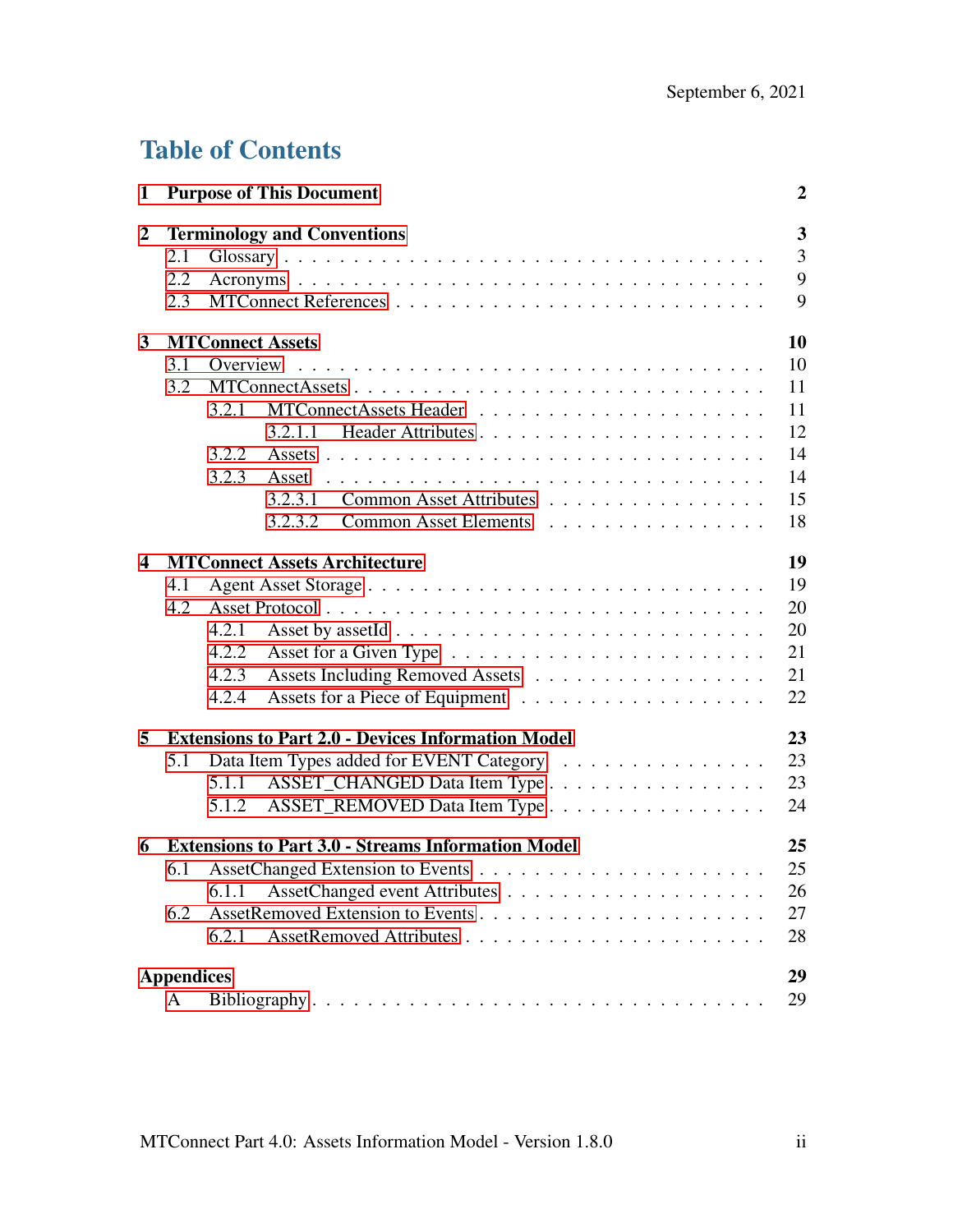# Table of Figures

| <b>Figure 5: MTConnect Assets storage as First in First Out</b> 19 |  |  |  |  |  |  |
|--------------------------------------------------------------------|--|--|--|--|--|--|
| Figure 6: MTConnect Assets storage as Key/Value pairs 20           |  |  |  |  |  |  |
|                                                                    |  |  |  |  |  |  |
|                                                                    |  |  |  |  |  |  |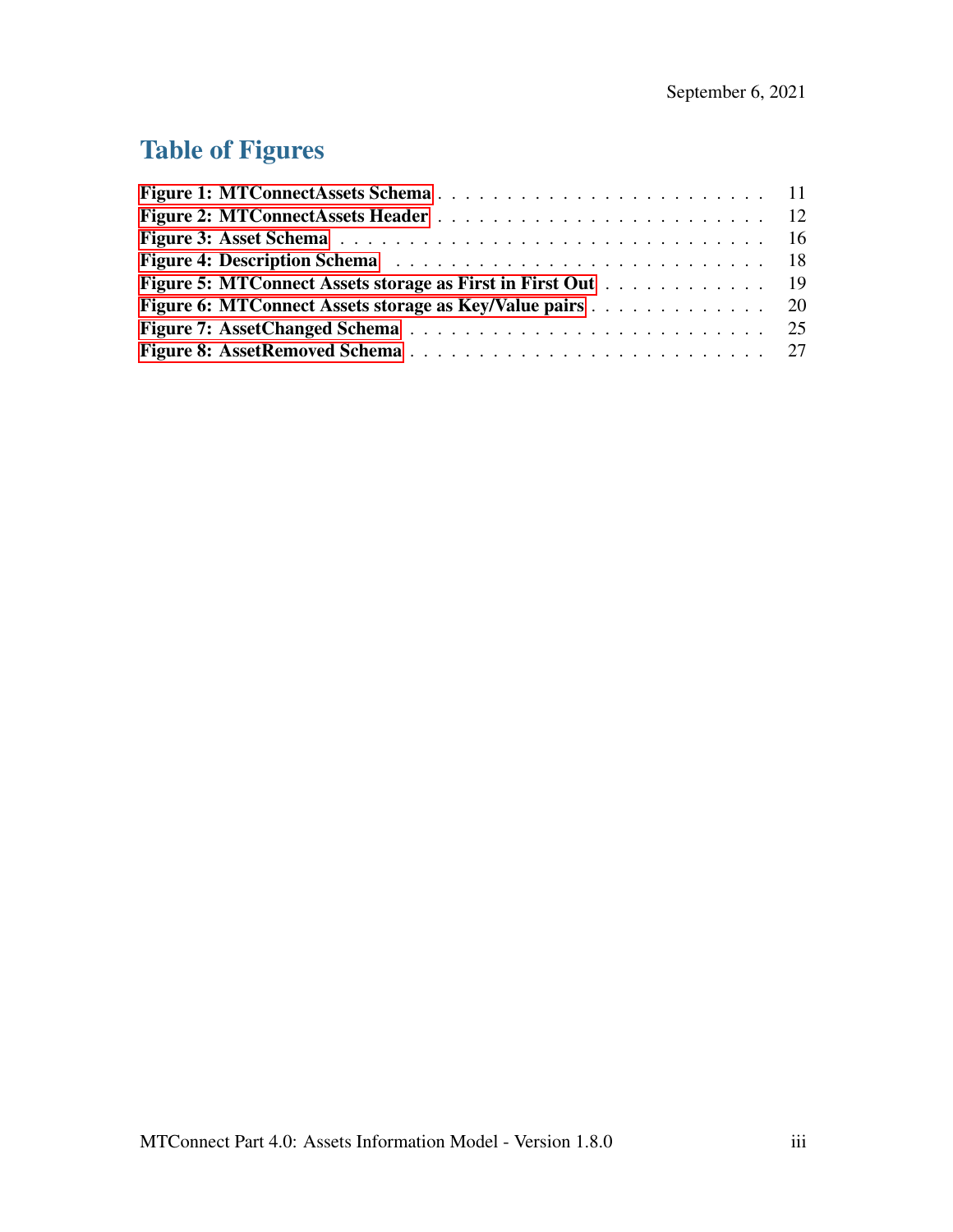# List of Tables

<span id="page-4-0"></span>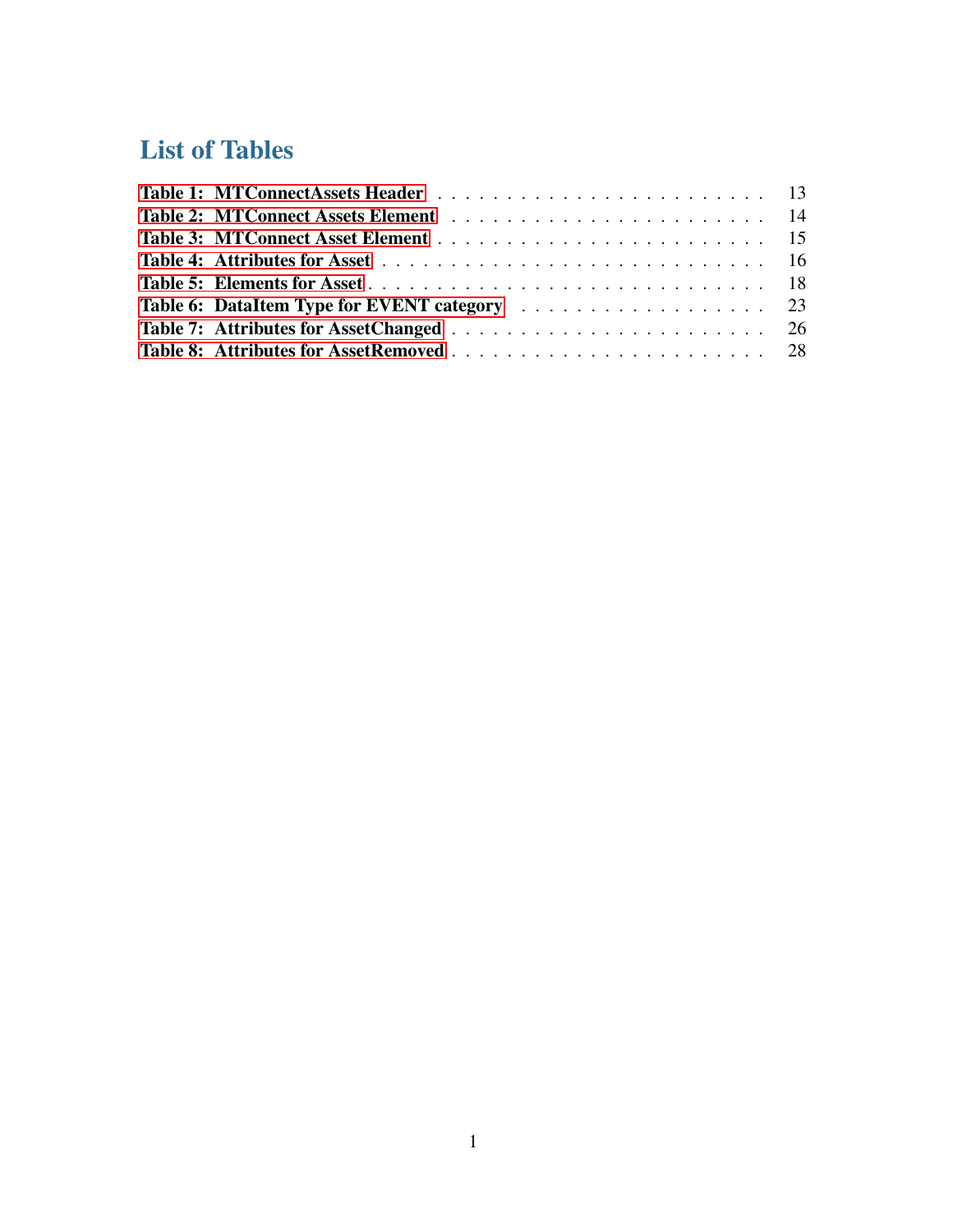# 1 Purpose of This Document

<span id="page-5-0"></span> This document, *MTConnect Standard: Part 4.0 - Assets Information Model* of the MTCon- nect Standard, details information that is common to all types of *[MTConnect Assets](#page-9-0)*. Part 4.0 and its sub-parts of the MTConnect Standard provide semantic models for entities that are used in the manufacturing process, but are not considered to be a piece of equipment. These entities are defined as *[MTConnect Assets](#page-9-0)*. These *[Assets](#page-7-0)* may be removed from a piece of equipment without detriment to the function of the equipment and can be associ- ated with other pieces of equipment during their lifecycle. The data associated with these *[Assets](#page-7-0)* may be retrieved from multiple sources that are each responsible for providing their knowledge of the *[Asset](#page-7-0)*.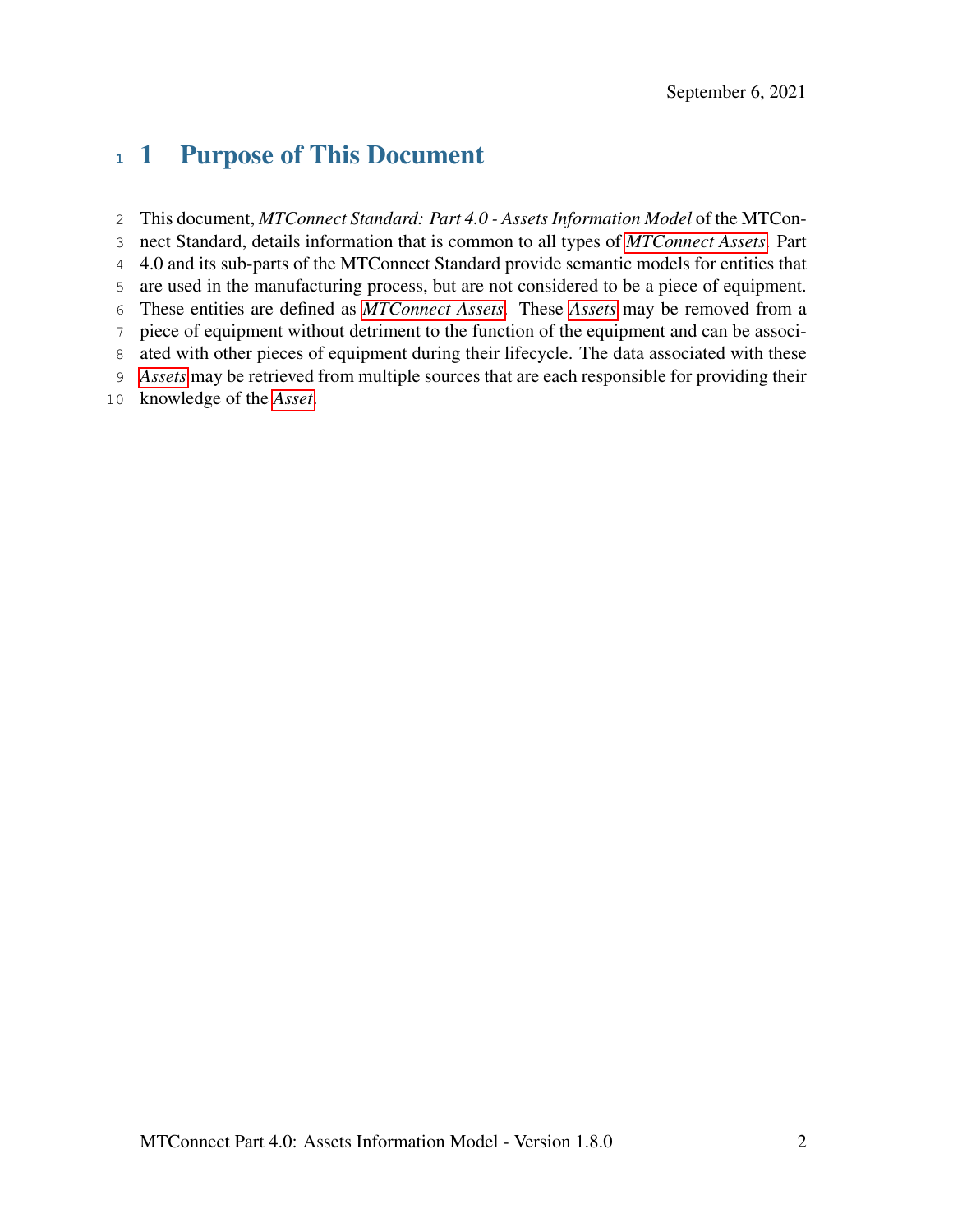# 2 Terminology and Conventions

Refer to Section 2 of *MTConnect Standard Part 1.0 - Overview and Fundamentals* for a

<span id="page-6-0"></span> dictionary of terms, reserved language, and document conventions used in the MTConnect Standard.

## 2.1 Glossary

<span id="page-6-1"></span>CDATA

<span id="page-6-4"></span><span id="page-6-3"></span><span id="page-6-2"></span>

| 17             | General meaning:                                                                                                                                                                                                                             |
|----------------|----------------------------------------------------------------------------------------------------------------------------------------------------------------------------------------------------------------------------------------------|
| 18             | An abbreviation for Character Data.                                                                                                                                                                                                          |
| 19<br>20       | CDATA is used to describe a value (text or data) published as part of an XML ele-<br>ment.                                                                                                                                                   |
| 21             | For example, "This is some text" is the CDATA in the XML element:                                                                                                                                                                            |
| 22             | <message>This is some text</message>                                                                                                                                                                                                         |
| 23             | Appears in the documents in the following form: CDATA                                                                                                                                                                                        |
| 24             | <b>NMTOKEN</b>                                                                                                                                                                                                                               |
| 25             | The data type for XML identifiers.                                                                                                                                                                                                           |
| 26<br>27<br>28 | Note: The identifier must start with a letter, an underscore "_" or a colon. The next<br>character must be a letter, a number, or one of the following ".", "-", "_", ":". The<br>identifier must not have any spaces or special characters. |
| 29             | Appears in the documents in the following form: NMTOKEN.                                                                                                                                                                                     |
| 30             | <b>XML</b>                                                                                                                                                                                                                                   |
| 31             | Stands for eXtensible Markup Language.                                                                                                                                                                                                       |
| 32<br>33       | XML defines a set of rules for encoding documents that both a human-readable and<br>machine-readable.                                                                                                                                        |
| 34             | XML is the language used for all code examples in the MTConnect Standard.                                                                                                                                                                    |
| 35             | Refer to http://www.w3.org/XML for more information about XML.                                                                                                                                                                               |
| 36             | <b>Agent</b>                                                                                                                                                                                                                                 |
| 37             | Refers to an MTConnect Agent.                                                                                                                                                                                                                |
| 38<br>39       | Software that collects data published from one or more piece(s) of equipment, orga-<br>nizes that data in a structured manner, and responds to requests for data from client                                                                 |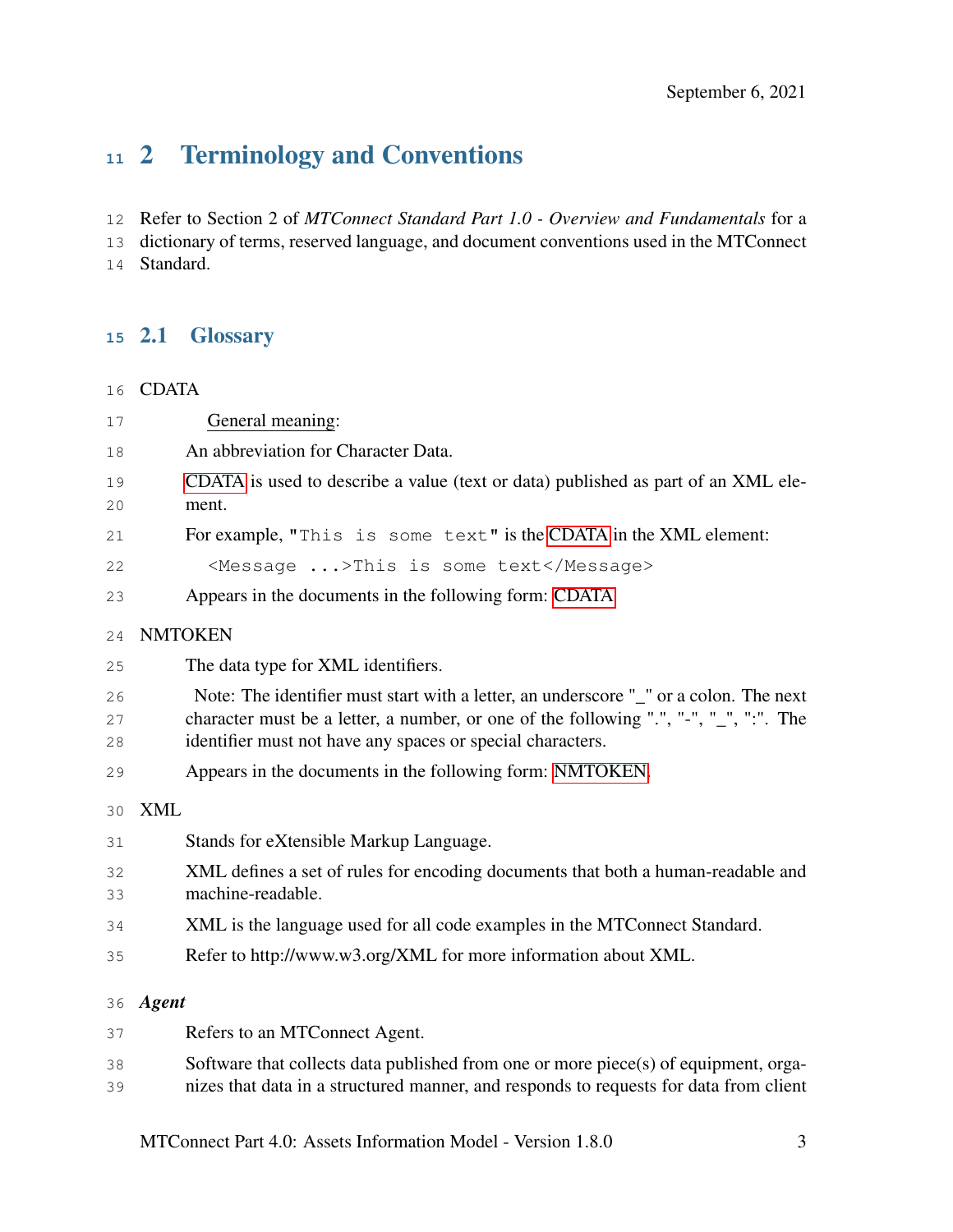- software systems by providing a structured response in the form of a *[Response Doc-](#page-10-0)*
- *[ument](#page-10-0)* that is constructed using the *[semantic data models](#page-10-1)* defined in the Standard.
- Appears in the documents in the following form: *[Agent](#page-6-3)*.
- <span id="page-7-0"></span>*Asset*
- item, thing or entity that has potential or actual value to an organization *Ref:ISO 55000:2014(en)*
- Note 1 to entry: Value can be tangible or intangible, financial or non-financial, and includes consideration of risks and liabilities. It can be positive or negative at different stages of the asset life.
- Note 2 to entry: Physical assets usually refer to equipment, inventory and prop- erties owned by the organization. Physical assets are the opposite of intangible assets, which are non-physical assets such as leases, brands, digital assets, use rights, licences, intellectual property rights, reputation or agreements.
- Note 3 to entry: A grouping of assets referred to as an asset system could also be considered as an asset.
- 

## <span id="page-7-1"></span>*Child Element*

- A portion of a data modeling structure that illustrates the relationship between an element and the higher-level *[Parent Element](#page-10-2)* within which it is contained.
- Appears in the documents in the following form: *[Child Element](#page-7-1)*.

## <span id="page-7-2"></span>*Component*

| 61       | General meaning:                                                                                              |
|----------|---------------------------------------------------------------------------------------------------------------|
| 62<br>63 | A <i>Structural Element</i> that represents a physical or logical part or subpart of a piece<br>of equipment. |
| 64       | Appears in the documents in the following form: <i>Component</i> .                                            |
| 65       | Used in <i>Information Models</i> :                                                                           |
| 66<br>67 | A data modeling element used to organize the data being retrieved from a piece of<br>equipment.               |
| 68       | • When used as an XML container to organize Lower Level Component ele-                                        |
| 69       | ments.                                                                                                        |
| 70       | Appears in the documents in the following form: Components.                                                   |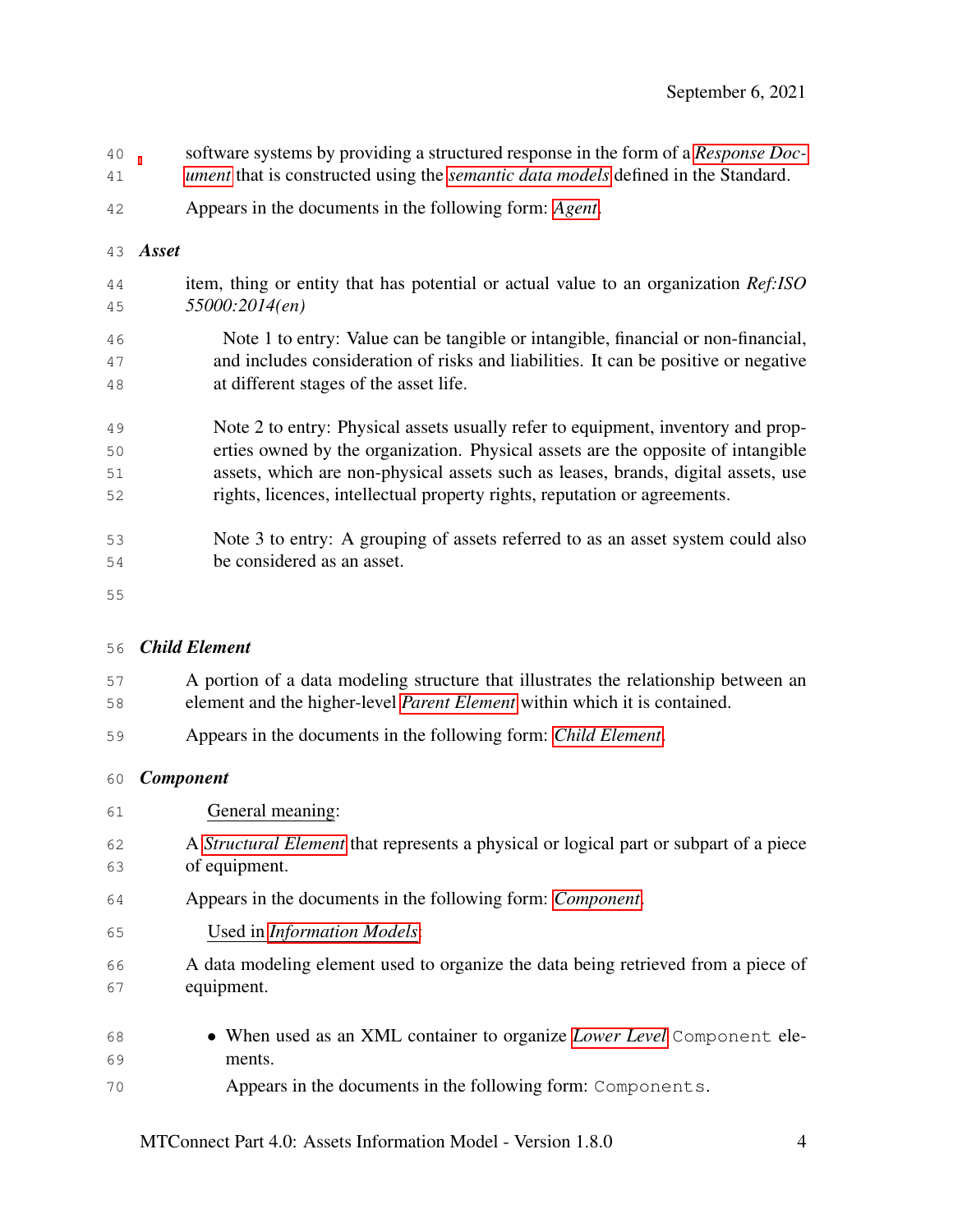- 71 When used as an abstract XML element. Component is replaced in a data model by a type of *[Component](#page-7-2)* element. Component is also an XML con- tainer used to organize *[Lower Level](#page-8-1)* Component elements, *[Data Entities](#page-8-2)*, or both.
- Appears in the documents in the following form: Component.

## <span id="page-8-3"></span>*Current Request*

 A *[Current Request](#page-8-3)* is a *[Request](#page-10-3)* to an *[Agent](#page-6-3)* to produce an *[MTConnectStreams Re-](#page-10-4) [sponse Document](#page-10-4)* containing the *[Observations Information Model](#page-10-5)* for a snapshot of the latest *[observations](#page-10-6)* at the moment of the *[Request](#page-10-3)* or at a given *[sequence number](#page-11-2)*.

## <span id="page-8-2"></span>*Data Entity*

- A primary data modeling element that represents all elements that either describe data items that may be reported by an *[Agent](#page-6-3)* or the data items that contain the actual data published by an *[Agent](#page-6-3)*.
- Appears in the documents in the following form: *[Data Entity](#page-8-2)*.

## <span id="page-8-4"></span>*Devices Information Model*

- 86 A set of rules and terms that describes the physical and logical configuration for a
- piece of equipment and the data that may be reported by that equipment.
- Appears in the documents in the following form: *[Devices Information Model](#page-8-4)*.

## <span id="page-8-5"></span>*Equipment Metadata*

See *[Metadata](#page-9-1)*

## <span id="page-8-0"></span>*Information Model*

- The rules, relationships, and terminology that are used to define how information is structured.
- For example, an information model is used to define the structure for each *MTCon-*
- *nect Response Document*; the definition of each piece of information within those documents and the relationship between pieces of information.
- Appears in the documents in the following form: *[Information Model](#page-8-0)*.

## <span id="page-8-1"></span>*Lower Level*

A nested element that is below a higher level element.

MTConnect Part 4.0: Assets Information Model - Version 1.8.0 5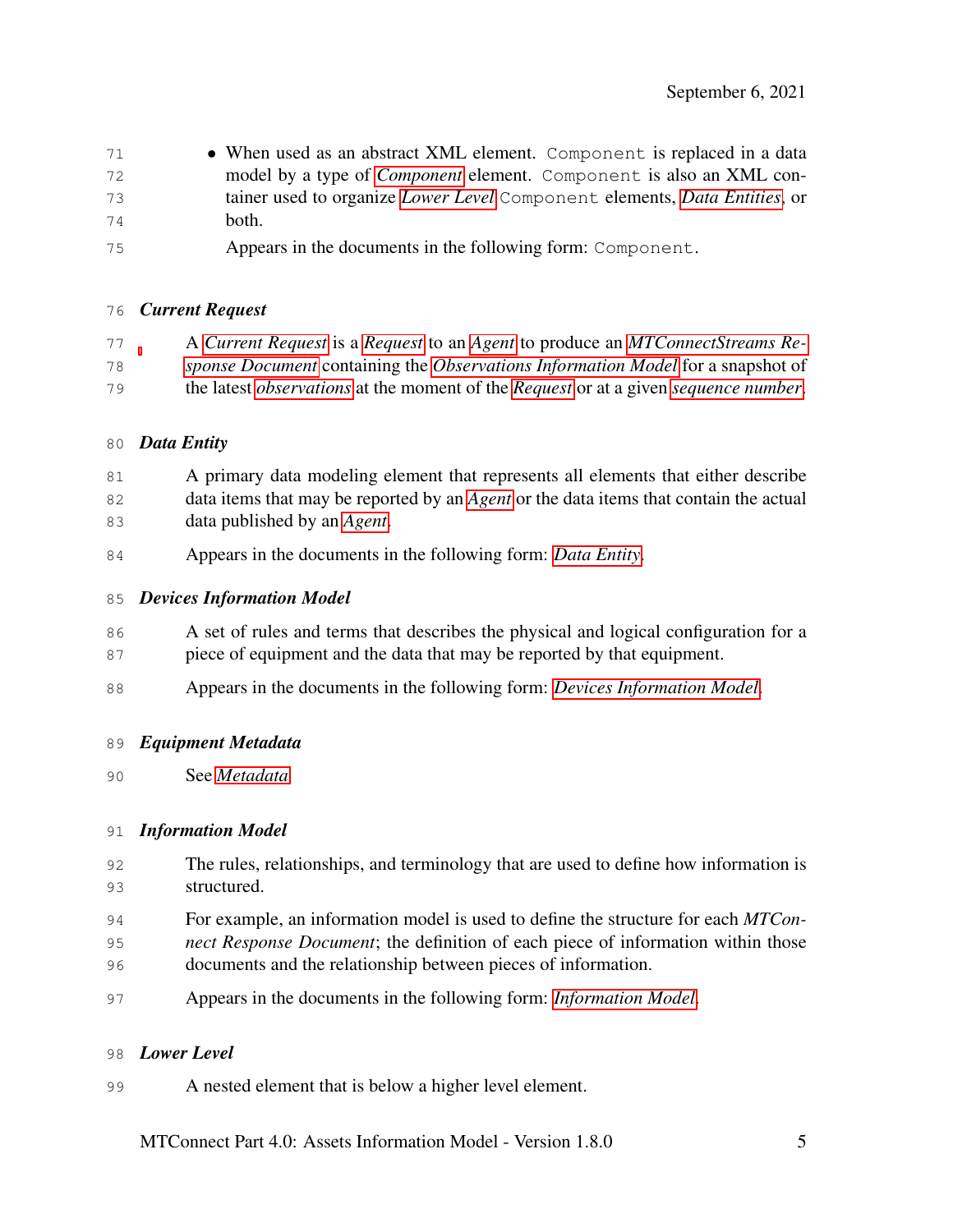## <span id="page-9-1"></span>*Metadata*

Data that provides information about other data.

 For example, *[Equipment Metadata](#page-8-5)* defines both the *[Structural Elements](#page-11-1)* that rep- resent the physical and logical parts and sub-parts of each piece of equipment, the relationships between those parts and sub-parts, and the definitions of the *[Data En-](#page-8-2)[tities](#page-8-2)* associated with that piece of equipment.

Appears in the documents in the following form: *[Metadata](#page-9-1)* or *[Equipment Metadata](#page-8-5)*.

## <span id="page-9-4"></span>*MTConnect Agent*

See definition for *[Agent](#page-6-3)*.

## <span id="page-9-0"></span>*MTConnect Asset*

- An *[MTConnect Asset](#page-9-0)* is an *[Asset](#page-7-0)* used by the manufacturing process to perform tasks.
- Note 1 to entry: An *[MTConnect Asset](#page-9-0)* relies upon an *[MTConnect Device](#page-9-2)* to provide *[observations](#page-10-6)* and information about itself and the *[MTConnect Device](#page-9-2)* revises the information to reflect changes to the *[MTConnect Asset](#page-9-0)* during their interaction. Examples of *[MTConnect Assets](#page-9-0)* are Cutting Tools, Part Information, Manufacturing Processes, Fixtures, and Files.
- Note 2 to entry: A singular assetId uniquely identifies an *[MTConnect Asset](#page-9-0)* throughout its lifecycle and is used to track and relate the *[MTConnect Asset](#page-9-0)* to other *[MTConnect Devices](#page-9-2)* and entities.
- Note 3 to entry: *[MTConnect Assets](#page-9-0)* are temporally associated with a device and can be removed from the device without damage or alteration to its primary functions.
- 

## <span id="page-9-2"></span>*MTConnect Device*

- An *[MTConnect Device](#page-9-2)* is a piece of equipment or a manufacturing system that pro- duces *[observations](#page-10-6)* about itself and/or publishes data using the *[MTConnect Infor-](#page-9-3)[mation Model](#page-9-3)*.
- <span id="page-9-3"></span>*MTConnect Information Model*
- See *[Information Model](#page-8-0)*

## <span id="page-9-5"></span>*MTConnectDevices Response Document*

 A *[Response Document](#page-10-0)* published by an *[MTConnect Agent](#page-9-4)* in response to a *[Probe](#page-10-7) [Request](#page-10-7)*.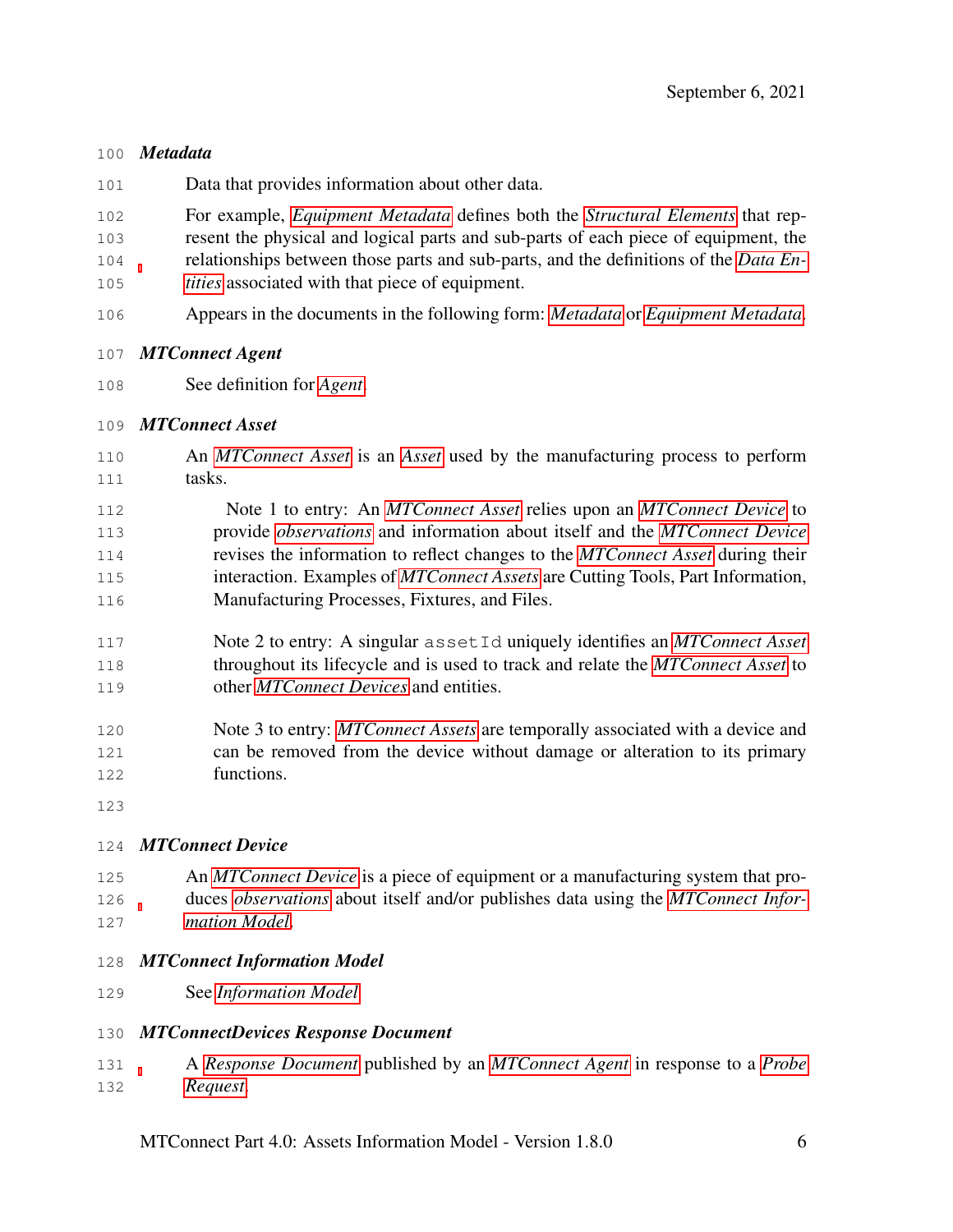#### <span id="page-10-4"></span>*MTConnectStreams Response Document*

 A *[Response Document](#page-10-0)* published by an *[MTConnect Agent](#page-9-4)* in response to a *[Current](#page-8-3) [Request](#page-8-3)* or a *[Sample Request](#page-10-8)*.

#### <span id="page-10-6"></span>*observation*

The observed value of a property at a point in time.

## <span id="page-10-5"></span>*Observations Information Model*

 An *[Information Model](#page-8-0)* that describes the *[Streaming Data](#page-11-3)* reported by a piece of equipment.

## <span id="page-10-2"></span>*Parent Element*

- An XML element used to organize *[Lower Level](#page-8-1)* child elements that share a common relationship to the *[Parent Element](#page-10-2)*.
- Appears in the documents in the following form: *[Parent Element](#page-10-2)*.

## <span id="page-10-7"></span>*Probe Request*

 A *[Probe Request](#page-10-7)* is a *[Request](#page-10-3)* to an *[Agent](#page-6-3)* to produce an *[MTConnectDevices Re-](#page-9-5)[sponse Document](#page-9-5)* containing the *[Devices Information Model](#page-8-4)*.

## <span id="page-10-3"></span>*Request*

- A communications method where a client software application transmits a message to an *[Agent](#page-6-3)*. That message instructs the *[Agent](#page-6-3)* to respond with specific information.
- Appears in the documents in the following form: *[Request](#page-10-3)*.

## <span id="page-10-0"></span>*Response Document*

 An electronic document published by an *[MTConnect Agent](#page-9-4)* in response to a *[Probe](#page-10-7) [Request](#page-10-7)*, *[Current Request](#page-8-3)*, *[Sample Request](#page-10-8)* or *Asset Request*.

## <span id="page-10-8"></span>*Sample Request*

- A *[Sample Request](#page-10-8)* is a *[Request](#page-10-3)* to an *[Agent](#page-6-3)* to produce an *[MTConnectStreams Re-](#page-10-4)[sponse Document](#page-10-4)* containing the *[Observations Information Model](#page-10-5)* for a set of time-
- stamped *[observations](#page-10-6)* made by *[Components](#page-7-2)*.

## <span id="page-10-1"></span>*semantic data model*

- A methodology for defining the structure and meaning for data in a specific logical way.
- It provides the rules for encoding electronic information such that it can be inter-preted by a software system.
- Appears in the documents in the following form: *[semantic data model](#page-10-1)*.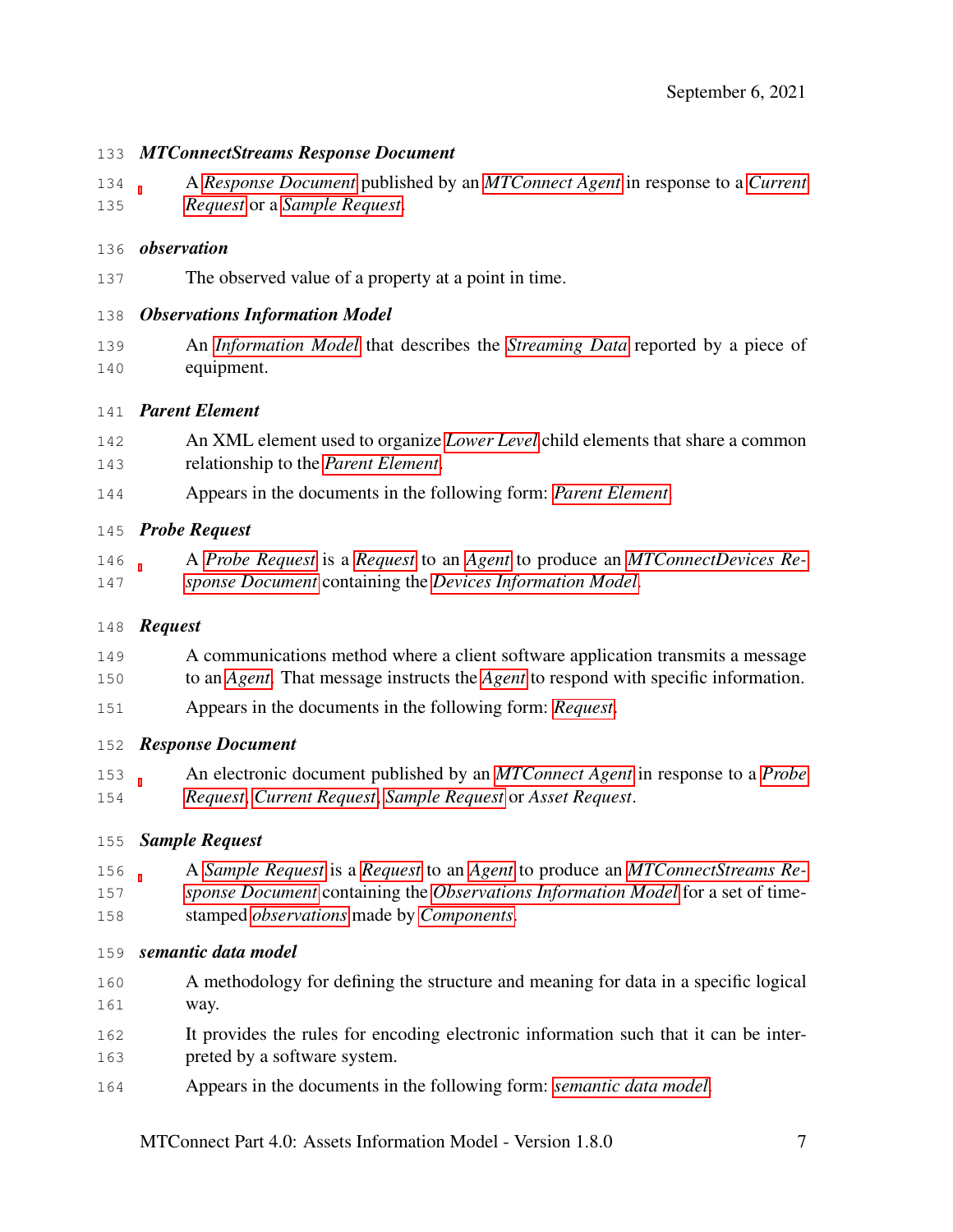#### <span id="page-11-2"></span>*sequence number*

- The primary key identifier used to manage and locate a specific piece of *[Streaming](#page-11-3) [Data](#page-11-3)* in an *[Agent](#page-6-3)*.
- *[sequence number](#page-11-2)* is a monotonically increasing number within an instance of an *[Agent](#page-6-3)*.
- Appears in the documents in the following form: *[sequence number](#page-11-2)*.

#### <span id="page-11-3"></span>*Streaming Data*

- The values published by a piece of equipment for the *[Data Entities](#page-8-2)* defined by the *[Equipment Metadata](#page-8-5)*.
- Appears in the documents in the following form: *[Streaming Data](#page-11-3)*.

## <span id="page-11-1"></span>*Structural Element*

- General meaning:
- An XML element that organizes information that represents the physical and logical parts and sub-parts of a piece of equipment.
- Appears in the documents in the following form: *[Structural Element](#page-11-1)*.
- Used to indicate hierarchy of Components:
- When used to describe a primary physical or logical construct within a piece of equipment.
- Appears in the documents in the following form: *[Top Level](#page-11-4) [Structural Element](#page-11-1)*.
- When used to indicate a *[Child Element](#page-7-1)* which provides additional detail describing the physical or logical structure of a *[Top Level](#page-11-4) [Structural Element](#page-11-1)*.
- Appears in the documents in the following form: *[Lower Level](#page-8-1) [Structural Element](#page-11-1)*.

## <span id="page-11-4"></span>*Top Level*

 *[Structural Elements](#page-11-1)* that represent the most significant physical or logical functions of a piece of equipment.

## <span id="page-11-5"></span>*Valid Data Value*

- One or more acceptable values or constrained values that can be reported for a *[Data](#page-8-2) [Entity](#page-8-2)*.
- Appears in the documents in the following form: *[Valid Data Value](#page-11-5)*(s).

## <span id="page-11-6"></span>*XML Schema*

<span id="page-11-0"></span> In the MTConnect Standard, an instantiation of a schema defining a specific docu-ment encoded in XML.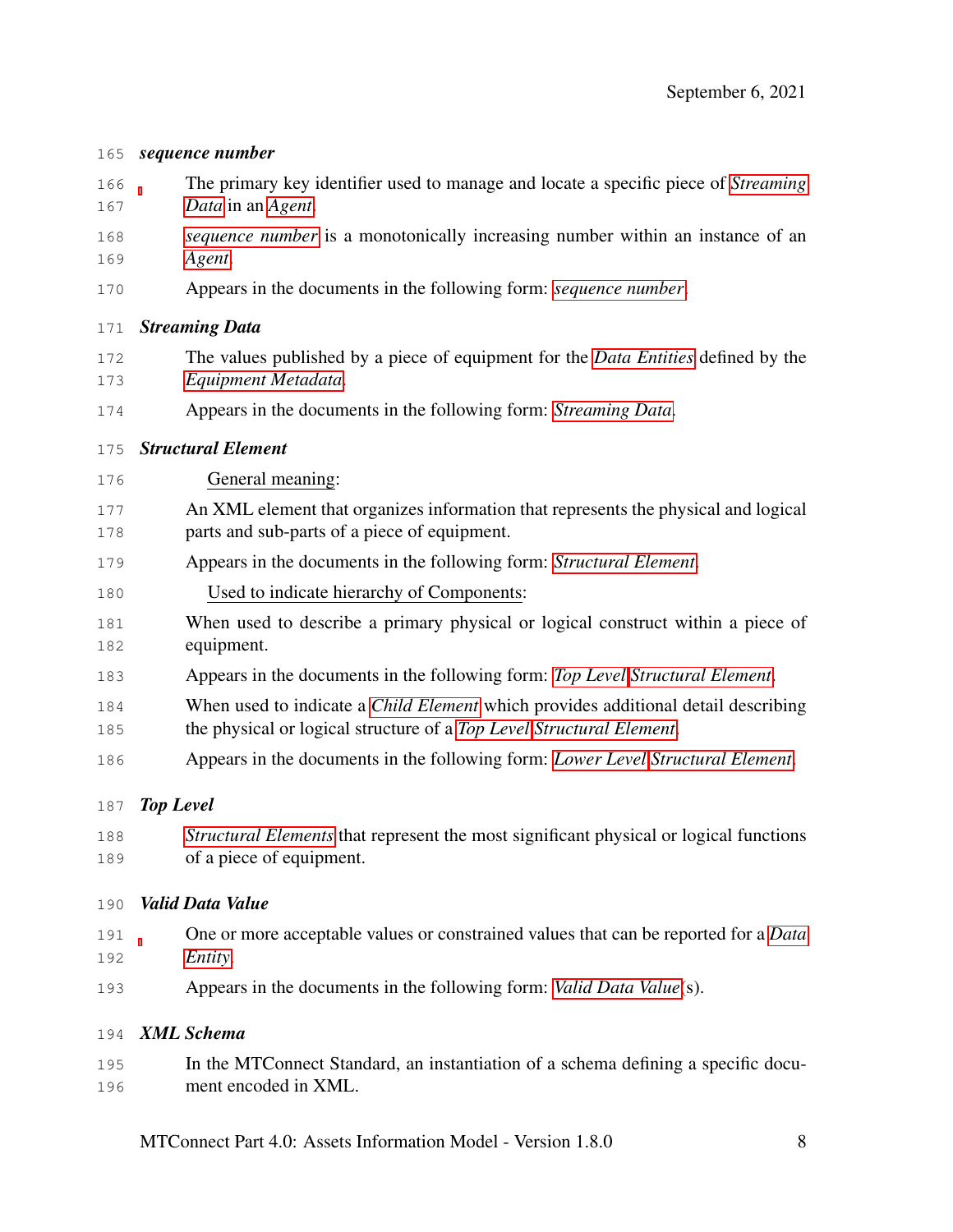## 2.2 Acronyms

- <span id="page-12-0"></span>*AMT*
- The Association for Manufacturing Technology

## <span id="page-12-1"></span>2.3 MTConnect References

<span id="page-12-2"></span>

| 201<br>202 | [MTConnect Part 1.0] MTConnect Standard Part 1.0 - Overview and Fundamentals. Ver-<br>sion 1.8.0.      |
|------------|--------------------------------------------------------------------------------------------------------|
| 204        | 203 [MTConnect Part 3.0] MTConnect Standard: Part 3.0 - Streams Information Model. Ver-<br>sion 1.8.0. |
| 206        | 205 [MTConnect Part 4.0] MTConnect Standard: Part 4.0 - Assets Information Model. Ver-<br>sion 1.8.0.  |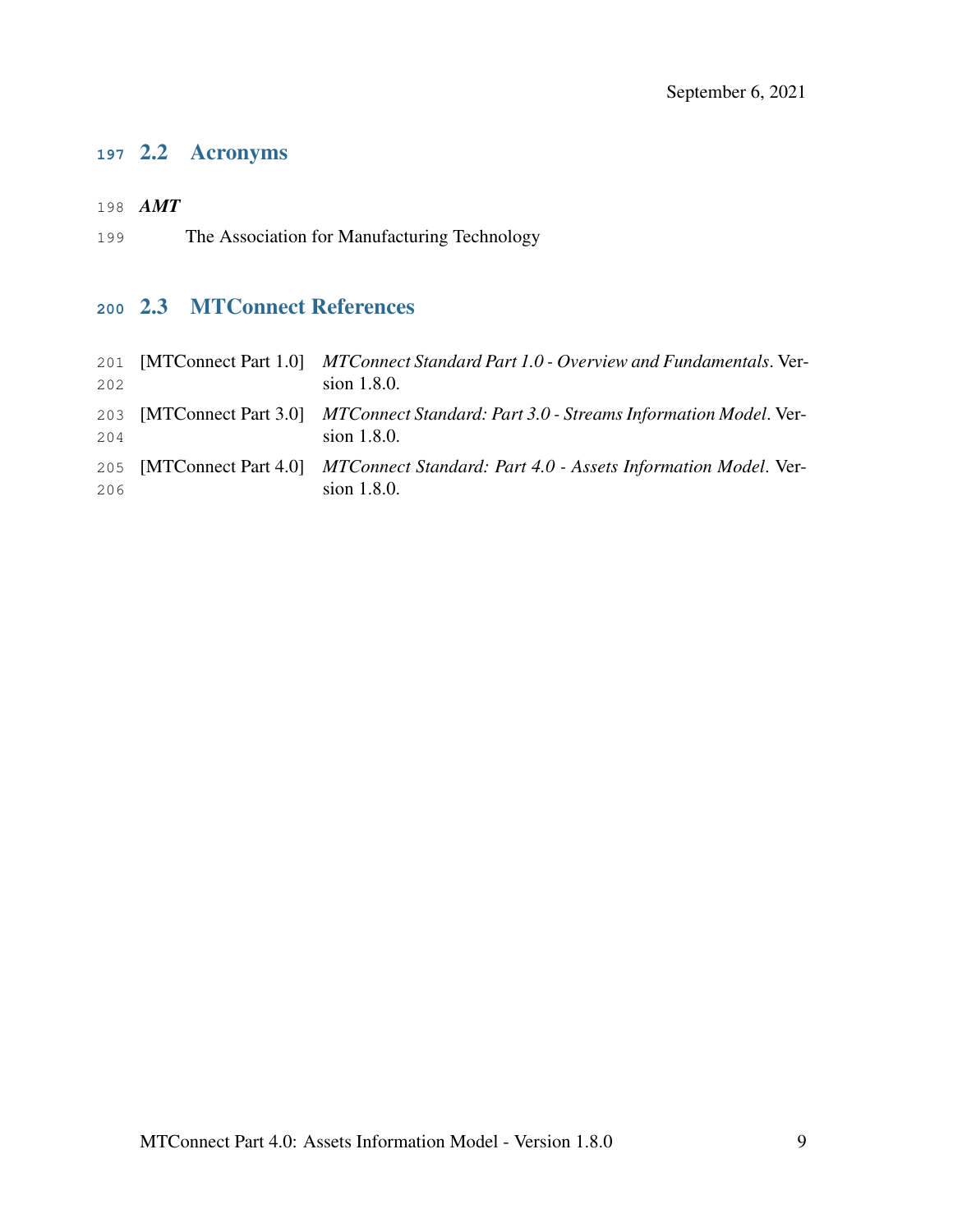## 3 MTConnect Assets

## <span id="page-13-0"></span>3.1 Overview

 The MTConnect Standard supports a simple distributed storage mechanism that allows ap- plications and equipment to share and exchange complex information models in a similar way to a distributed data store. The *Asset Information Model* associates each electronic MTConnectAssets document with a unique identifier and allows for some predefined mechanisms to find, create, request, updated, and delete these electronic documents in a way that provides for consistency across multiple pieces of equipment.

 The protocol provides a limited mechanism of accessing *[MTConnect Assets](#page-9-0)* using the fol- lowing properties: assetId, *[Asset](#page-7-0)* type (element name of *[Asset](#page-7-0)* root), and the piece of equipment associated with the *[Asset](#page-7-0)*. These access strategies will provide the following services and answer the following questions: What *[Assets](#page-7-0)* are from a particular piece of equipment? What are the *[Assets](#page-7-0)* of a particular type? What *[Assets](#page-7-0)* is stored for a given assetId?

 Although these mechanisms are provided, an *[Agent](#page-6-3)* should not be considered a data store or a system of reference. The *[Agent](#page-6-3)* is providing an ephemeral storage capability that will temporarily manage the data for applications wishing to communicate and manage data as need-ed by the various processes. An application cannot rely on an *[Agent](#page-6-3)* for long term persistence or durability since the *[Agent](#page-6-3)* is only required to temporarily store the *[Asset](#page-7-0)* data and may require an-other system to provide the source data upon initialization. An *[Agent](#page-6-3)* is always providing the best-known equipment centric view of the data given the limitations of that piece of equipment.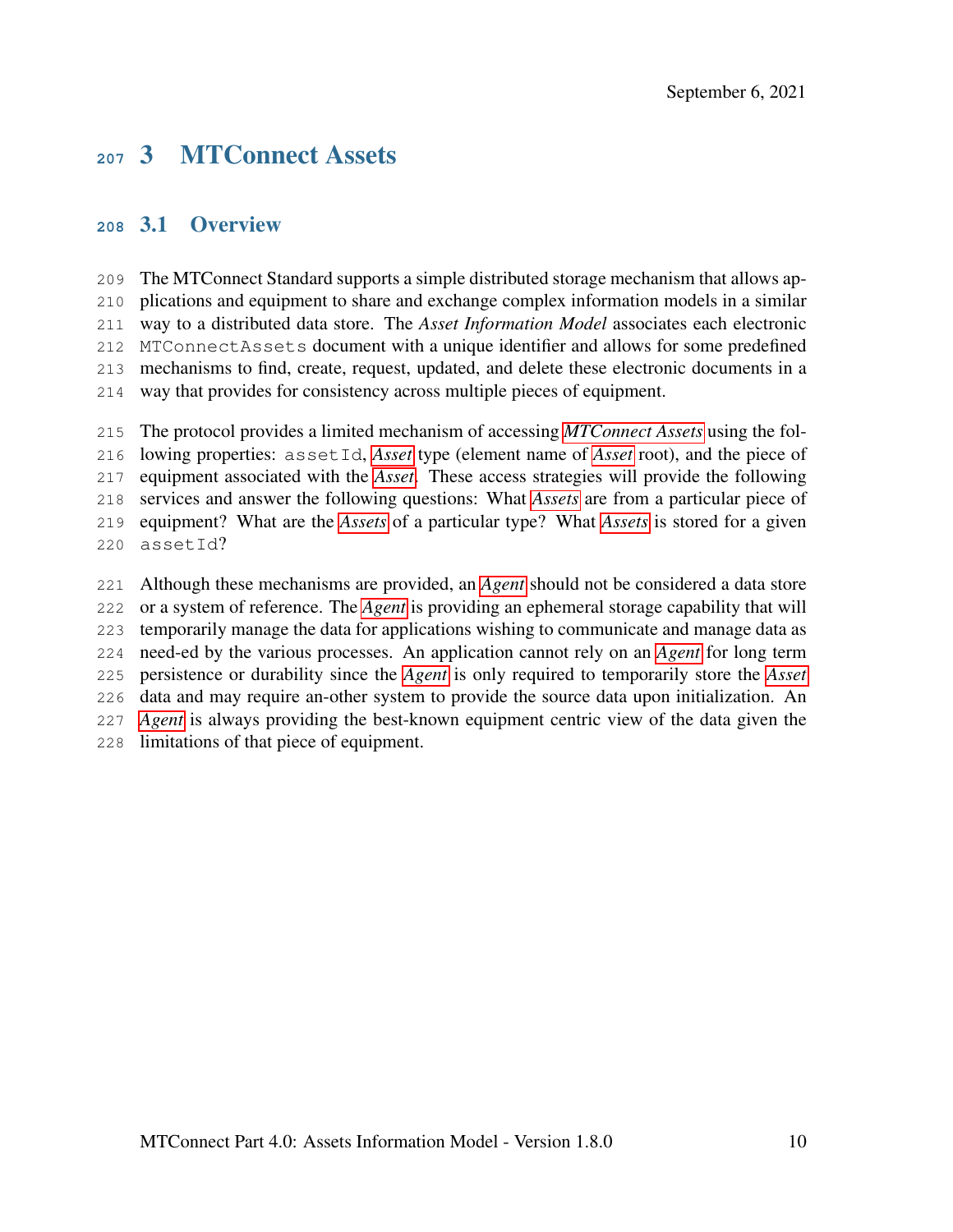## <span id="page-14-0"></span>3.2 MTConnectAssets

<span id="page-14-2"></span>

Generated by XMLSpy

www.altova.com

Figure 1: MTConnectAssets Schema

- At the top level of the MTConnectAssets document is a standard header, as stated in
- *[M](#page-9-0)TConnect Standard Part 1.0 Overview and Fundamentals*, and one or more *[MTConnect](#page-9-0)*
- *[Assets](#page-9-0)*. Each *[Asset](#page-7-0)* is required to have an assetId that serves as a unique identifier of
- that *[Asset](#page-7-0)*. assetId allows an application to request the *[Asset](#page-7-0)* data from an *[Agent](#page-6-3)*.
- In the remaining Part 4.x sub-part documents of *[MTConnect Assets](#page-9-0)*, various types of *[Assets](#page-7-0)*
- <span id="page-14-1"></span>will be introduced such as cutting tools and other *[Asset](#page-7-0)* types.

## 3.2.1 MTConnectAssets Header

- 237 The MTConnectAssets header is where the protocol sequence information **MUST** be
- provided. The *[XML Schema](#page-11-6)* in *Figure [2](#page-15-1)* represents the structure of the MTConnectAs-
- sets header showing the attributes defined for MTConnectAssets.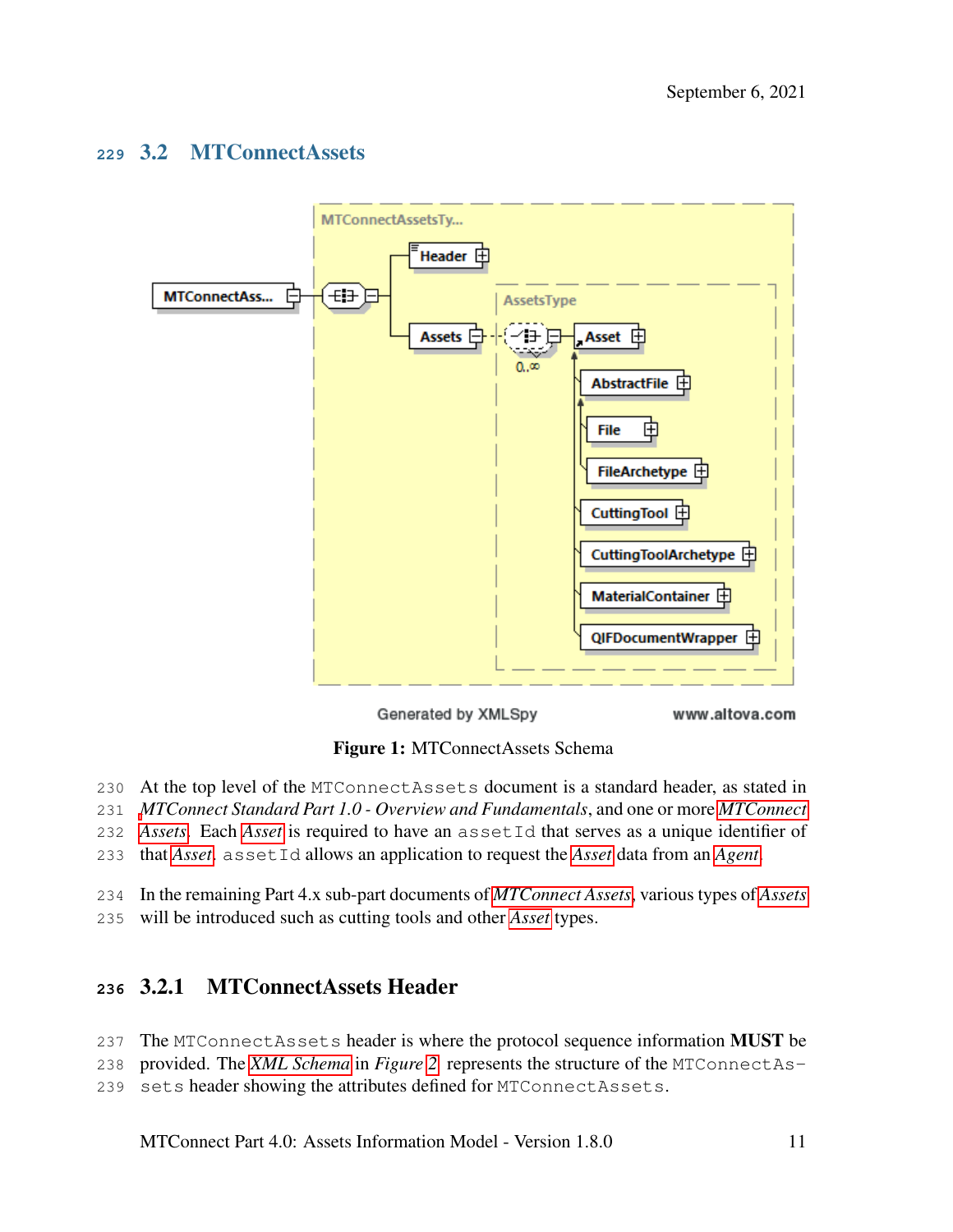Refer to *MTConnect Standard Part 1.0 - Overview and Fundamentals* for more informa-tion on headers.

<span id="page-15-1"></span>

Figure 2: MTConnectAssets Header

#### <span id="page-15-0"></span>3.2.1.1 Header Attributes

<span id="page-15-2"></span> *Table [1](#page-15-2)* defines the attributes used to provide information for an MTConnectAssets header.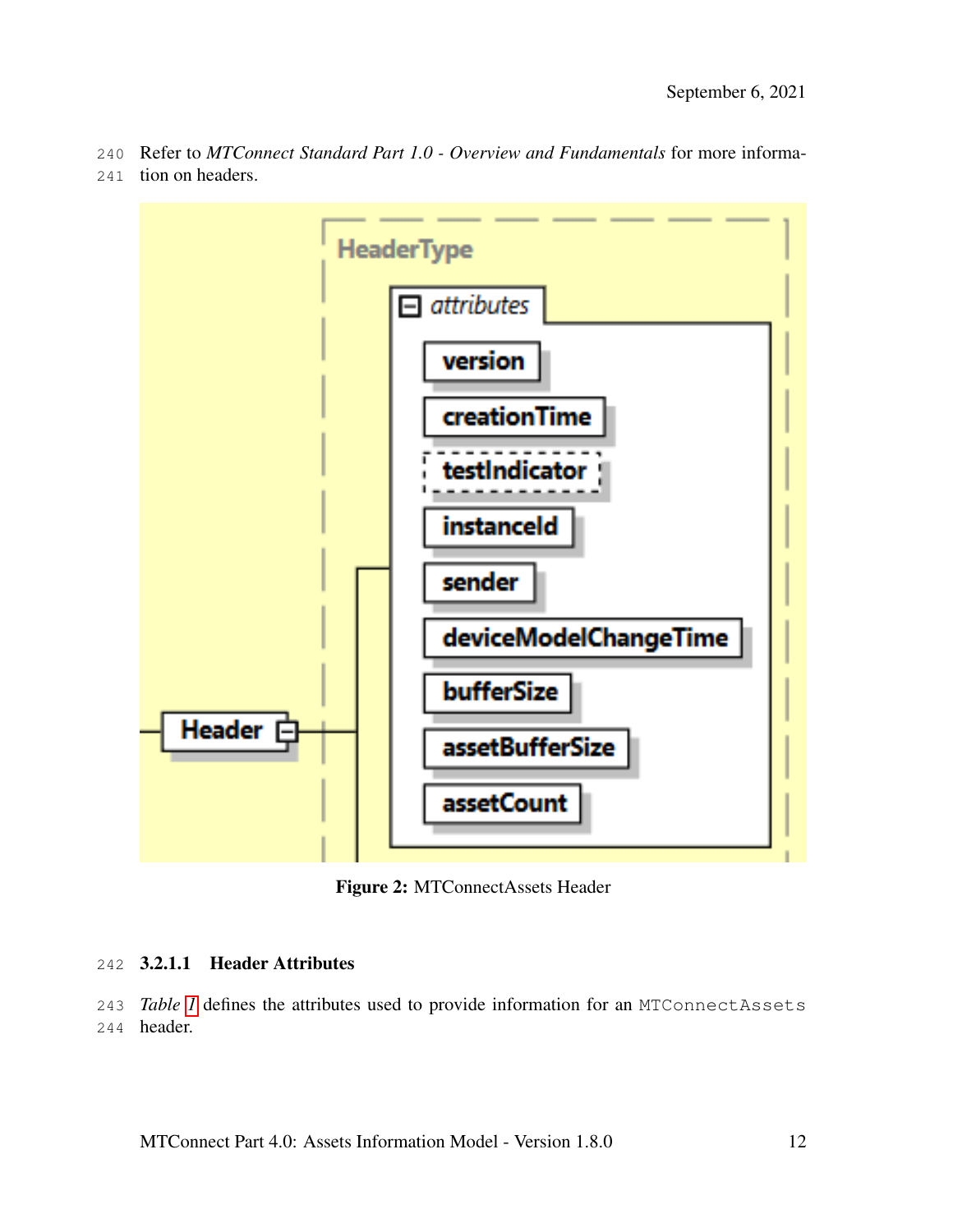| Attribute       | Description                                                                                                                                                                                                                                                                                           | Occurrence   |  |
|-----------------|-------------------------------------------------------------------------------------------------------------------------------------------------------------------------------------------------------------------------------------------------------------------------------------------------------|--------------|--|
| version         | The protocol version number. This is<br>the <i>major</i> and <i>minor</i> version number of<br>the MTConnect Standard being used.<br>For example, if the version number of<br>the Standard used is 10.21.33, the<br>version will be 10.21.                                                            | $\mathbf{1}$ |  |
|                 | version is a required attribute.                                                                                                                                                                                                                                                                      |              |  |
| creationTime    | The time the response was created.<br>creationTime is a required<br>attribute.                                                                                                                                                                                                                        | $\mathbf{1}$ |  |
| testIndicator   | Optional flag that indicates the system<br>is operating in test mode. This data is<br>only for testing and indicates that the<br>data is simulated.                                                                                                                                                   | 0.1          |  |
|                 | testIndicator is an optional<br>attribute.                                                                                                                                                                                                                                                            |              |  |
| instanceId      | A number indicating which invocation<br>of the <i>Agent</i> . This is used to<br>differentiate between separate instances<br>of the Agent. This value MUST have a<br>maximum value of $2^{64} - 1$ and <b>MUST</b><br>be stored in an unsigned 64-bit integer.<br>instanceId is a required attribute. | 1            |  |
| sender          | The <i>Agent</i> identification information.                                                                                                                                                                                                                                                          | $\mathbf{1}$ |  |
|                 | sender is a required attribute.                                                                                                                                                                                                                                                                       |              |  |
| assetBufferSize | The maximum number of MTConnect<br>Assets that will be retained by the<br>Agent. The assetBufferSize<br>MUST be an unsigned positive integer<br>value with a maximum value of $2^{32} - 1$ .<br>assetBufferSize is a required<br>attribute.                                                           | 1            |  |

## Table 1: MTConnectAssets Header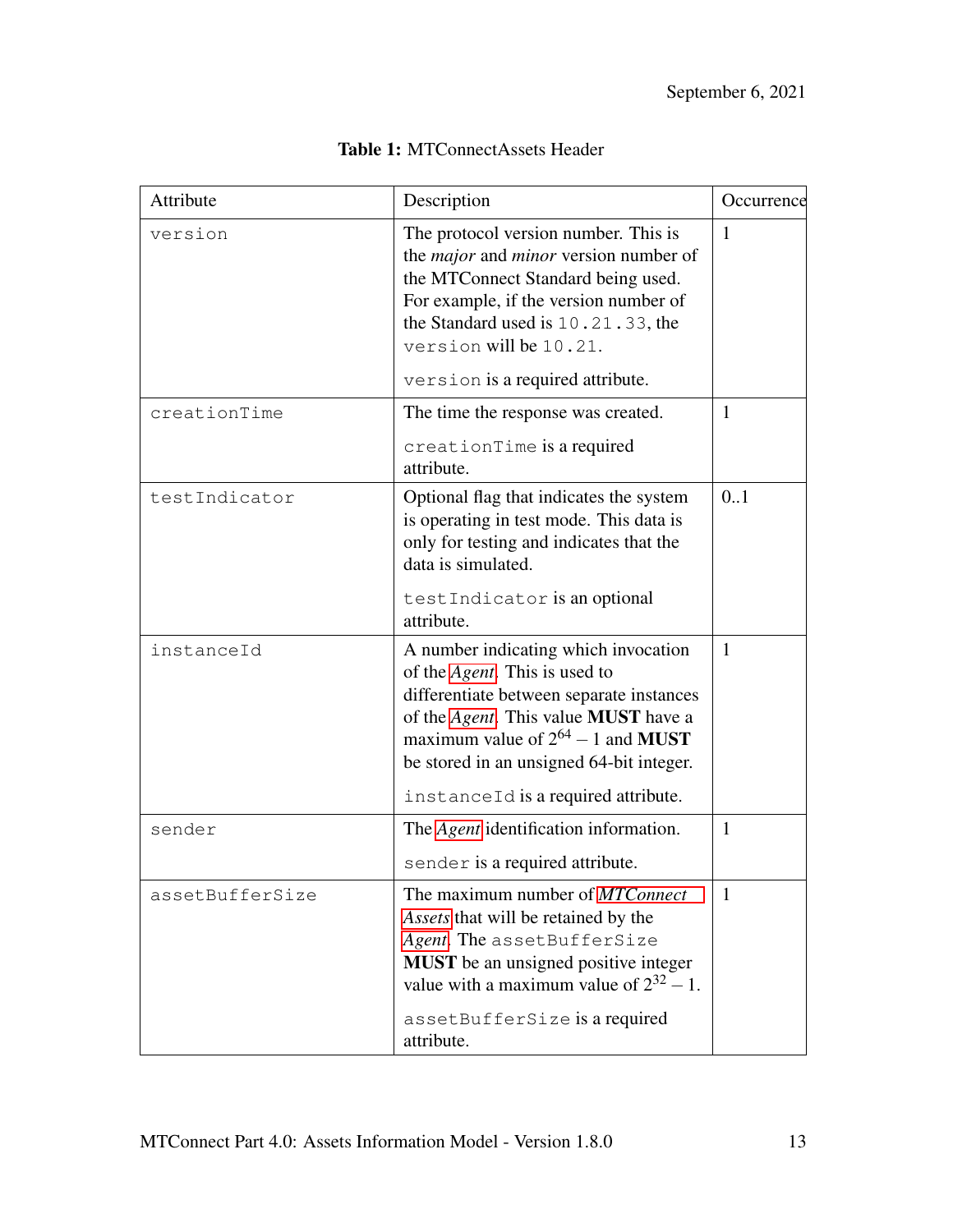| Continuation of Table 1 |                                                                                                                                                                                                                                                                                          |              |  |  |
|-------------------------|------------------------------------------------------------------------------------------------------------------------------------------------------------------------------------------------------------------------------------------------------------------------------------------|--------------|--|--|
| Attribute               | Description                                                                                                                                                                                                                                                                              | Occurrence   |  |  |
| assetCount              | The total number of <i>MTConnect Assets</i><br>in an <i>Agent</i> . This <b>MUST</b> be an unsigned<br>positive integer value with a maximum<br>value of $2^{32} - 1$ . This value <b>MUST</b><br><b>NOT</b> be greater than<br>assetBufferSize.<br>asset Count is a required attribute. | $\mathbf{1}$ |  |  |
| deviceModelChangeTime   | A timestamp in 8601 format of the last<br>update of the Device information for<br>any device.                                                                                                                                                                                            | $\mathbf{1}$ |  |  |

Example 1: MTConnectAssets Header Example

```
245 1 <Header creationTime="2010-03-13T07:59:11+00:00"
246 2 sender="localhost" instanceId="1268463594"
247 3 assetBufferSize="1024" version="1.1"<br>248 4 assetCount="12" />
             assetCount="12" />
```
## <span id="page-17-0"></span>**<sup>249</sup>** 3.2.2 Assets

250 Assets is an [XML](#page-6-4) container used to group information about various *[MTConnect Asset](#page-9-0)*

<span id="page-17-2"></span>251 types. Assets contains one or more Asset [XML](#page-6-4) elements.

| Element Description                                                                    | Occurrence |
|----------------------------------------------------------------------------------------|------------|
| Assets   An XML container that consists of one or more types of<br>Asset XML elements. |            |

## <span id="page-17-1"></span>**<sup>252</sup>** 3.2.3 Asset

253 An Asset [XML](#page-6-4) element is a container type [XML](#page-6-4) element used to organize information

254 describing an entity that is not a piece of equipment. Asset is an abstract type [XML](#page-6-4)

255 element and will never appear directly in the MTConnect [XML](#page-6-4) document. As an abstract

MTConnect Part 4.0: Assets Information Model - Version 1.8.0 14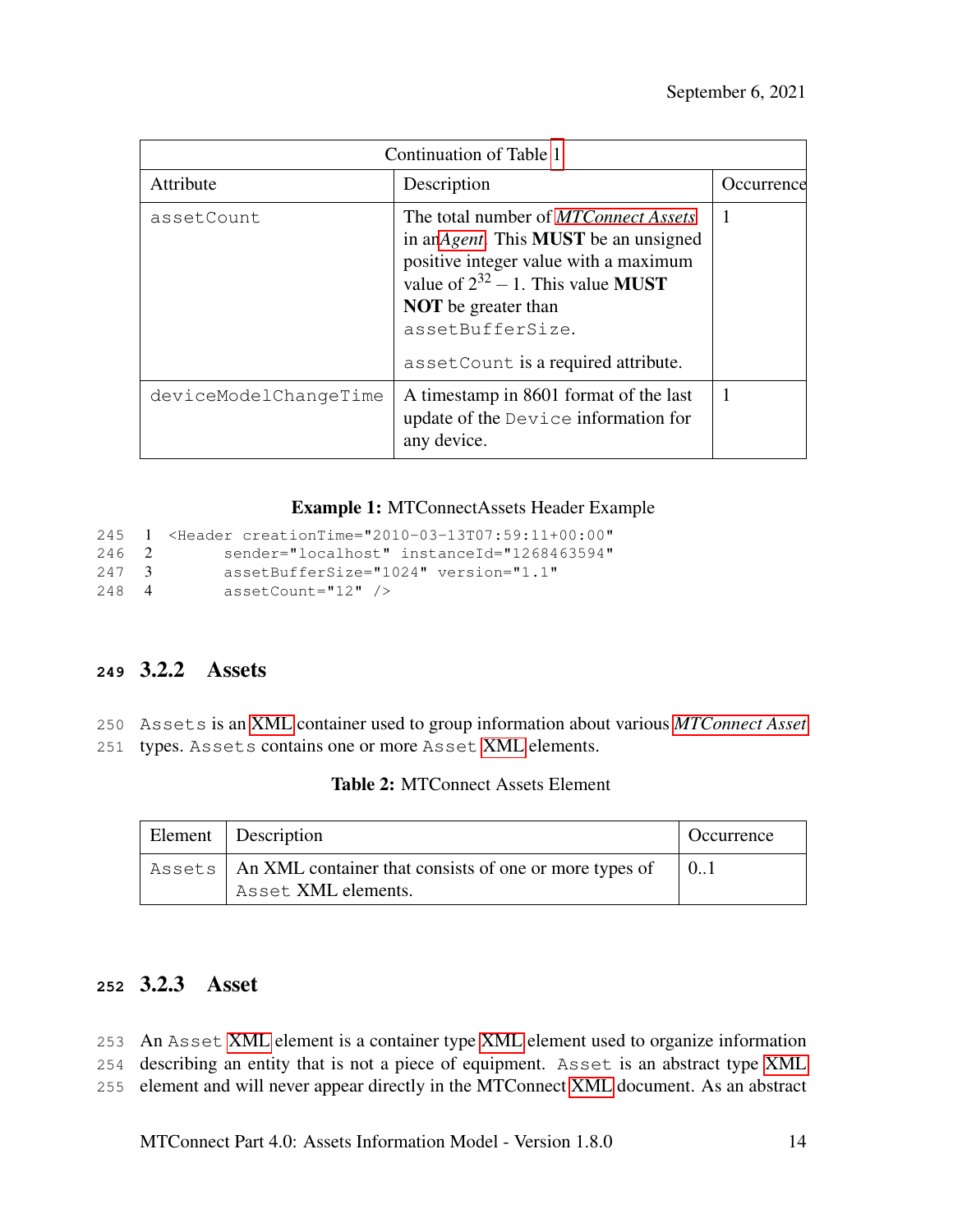<span id="page-18-1"></span>256 [t](#page-9-0)ype [XML](#page-6-4) element, Asset will be replaced in the [XML](#page-6-4) document by specific *[MTConnect](#page-9-0)* 257 *[Asset](#page-9-0)* type.

|       | Element   Description                                                                                                                                                                                                   | Occurrence |
|-------|-------------------------------------------------------------------------------------------------------------------------------------------------------------------------------------------------------------------------|------------|
| Asset | An abstract XML element. Replaced in the XML<br>document by types of Asset elements representing<br>entities that are not pieces of equipment.<br>There can be multiple types of Asset XML elements in<br>the document. | $1.$ *     |

## Table 3: MTConnect Asset Element

258 There are various types of entities or *[Asset](#page-7-0)* types. Each type of *[Asset](#page-7-0)* is described in sub-

259 parts of *MTConnect Standard: Part 4.0 - Assets Information Model*. These sub-parts are

260 designated by a Part 4.x document number.

261 For all *[MTConnect Asset](#page-9-0)* types there are some common attributes and elements that apply

<span id="page-18-0"></span>262 to all of them. The following defines these common attributes and elements.

## 263 3.2.3.1 Common Asset Attributes

264 The *[XML Schema](#page-11-6)* in *Figure [3](#page-19-0)* represents the structure of Asset showing the attributes 265 defined for Asset.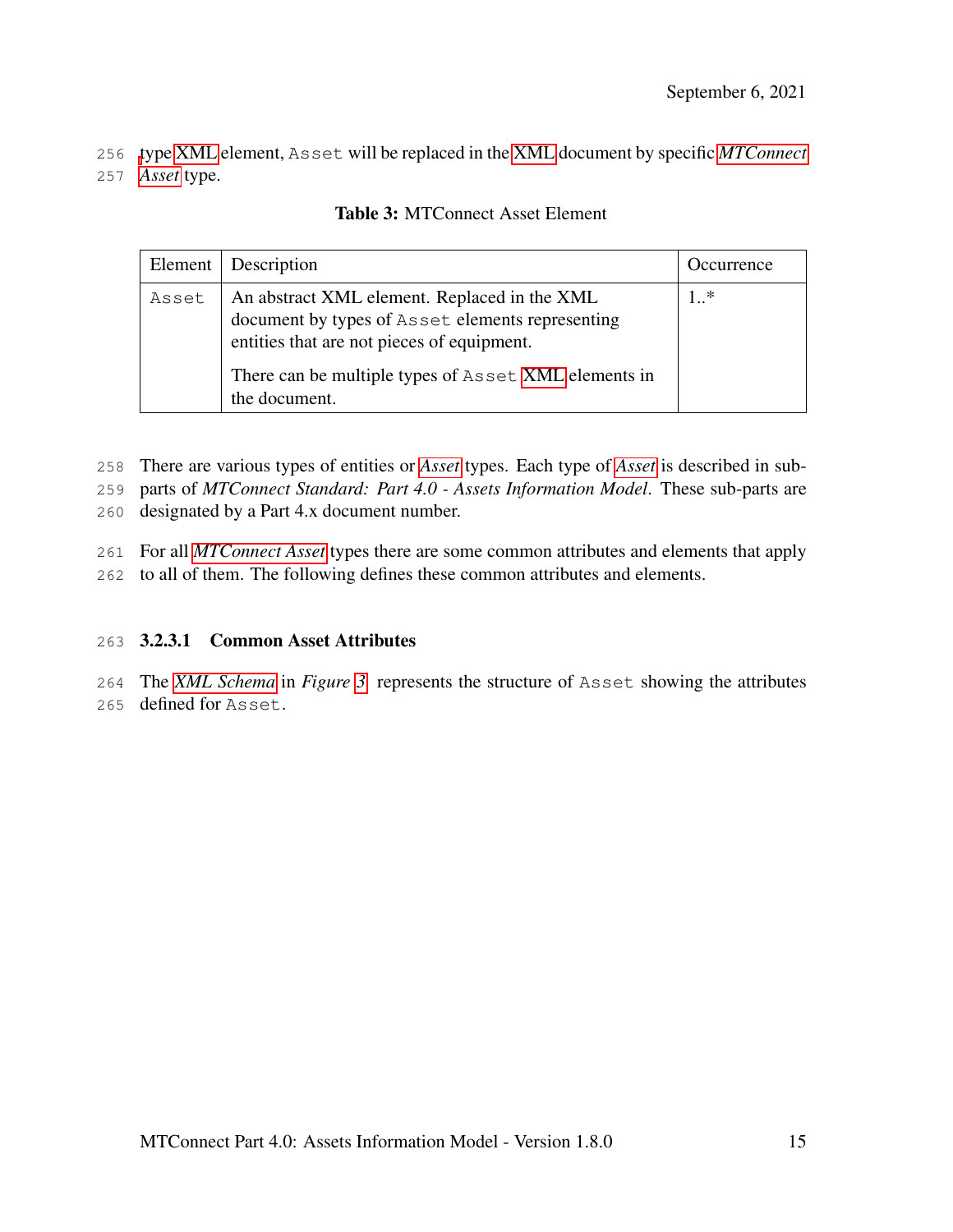<span id="page-19-0"></span>

Figure 3: Asset Schema

<span id="page-19-1"></span>266 *Table [4](#page-19-1)* defines the attributes that are used to provide information for the Asset element.

|  | <b>Table 4:</b> Attributes for Asset |  |
|--|--------------------------------------|--|
|--|--------------------------------------|--|

| Attribute | Description                                                                                                                                                                                                                                                                                          | Occurrence |
|-----------|------------------------------------------------------------------------------------------------------------------------------------------------------------------------------------------------------------------------------------------------------------------------------------------------------|------------|
| assetId   | The unique identifier for the <i>MTConnect Asset</i> . The<br>identifier <b>MUST</b> be unique with respect to all other<br>Assets in an MTConnect installation. The identifier<br><b>SHOULD</b> be globally unique with respect to all<br>other <i>Assets</i> .<br>assetId is a required attribute. | 1          |
| timestamp | The time this <i>MTConnect Asset</i> was last modified.<br>Always given in UTC. The timestamp <b>MUST</b> be<br>provided in UTC (Universal Time Coordinate, also<br>known as GMT). This is the time the <i>Asset</i> data was<br>last modified.<br>timestamp is a required attribute.                |            |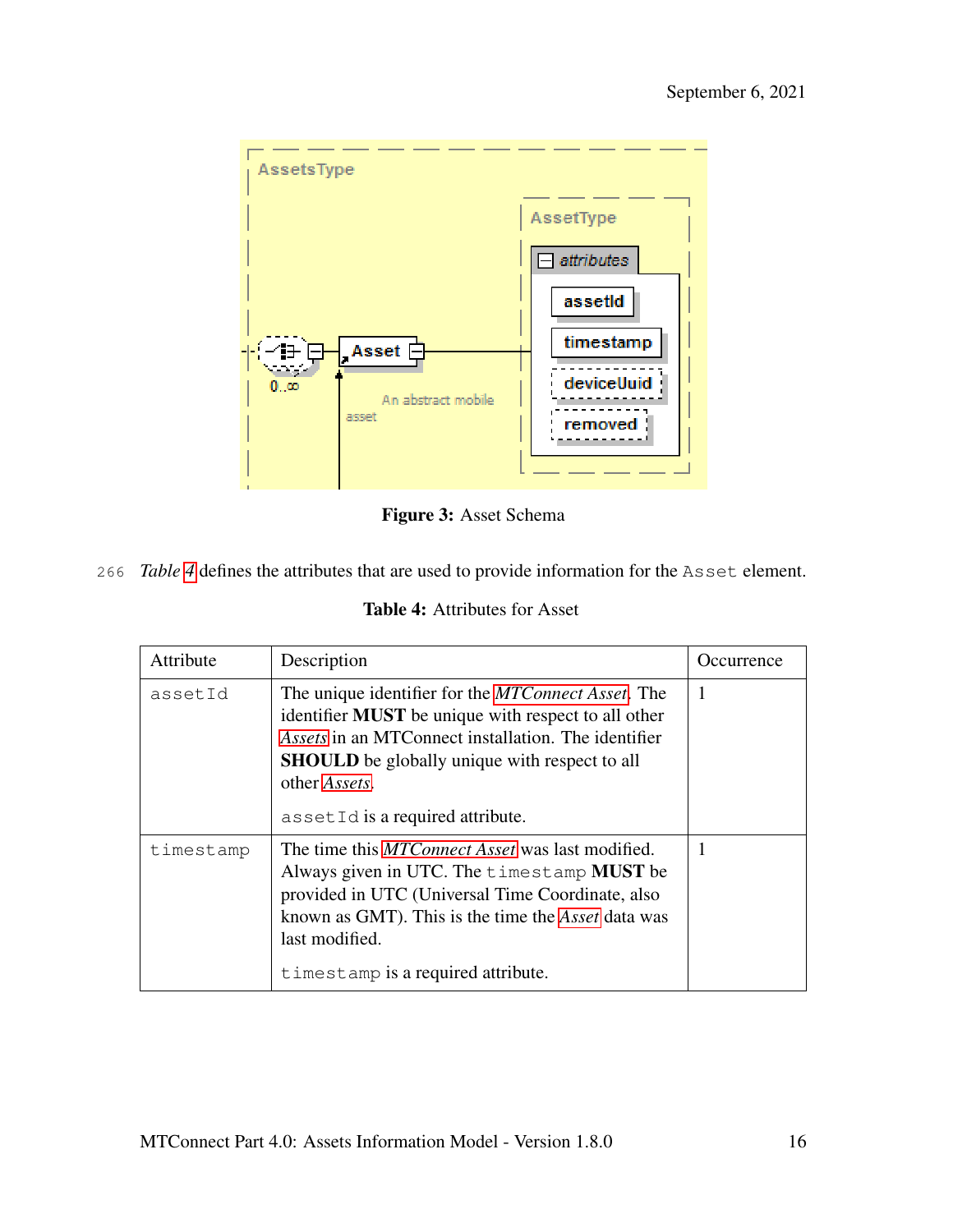| Continuation of Table 4 |                                                                                                                                                                                                                                                                                                                                                                                                                                           |            |
|-------------------------|-------------------------------------------------------------------------------------------------------------------------------------------------------------------------------------------------------------------------------------------------------------------------------------------------------------------------------------------------------------------------------------------------------------------------------------------|------------|
| Attribute               | Description                                                                                                                                                                                                                                                                                                                                                                                                                               | Occurrence |
| deviceUuid              | The piece of equipments UUID that supplied this<br>data. This is an optional element references to the<br>UUID attribute given in the Device element. This<br>can be any series of numbers and letters as defined<br>by the XML type NMTOKEN.                                                                                                                                                                                             | 0.1        |
| removed                 | This is an optional attribute that is an indicator that<br>the <i>MTConnect Asset</i> has been removed from the<br>piece of equipment. If the <i>Asset</i> is marked as<br>removed, it will not be visible to the client<br>application unless the=true parameter is provided in<br>the URL. If this attribute is not present it MUST be<br>assumed to be false. The value is an $xsi:$ boolean<br>type and <b>MUST</b> be true or false. | 0.1        |

267 All *[MTConnect Assets](#page-9-0)* MUST have a unique value for assetId and it SHOULD be 268 globally unique, such as a RFC 4122 UUID.

 The following attributes MUST be provided and are common to all *[MTConnect Asset](#page-9-0)* types: the assetId attribute providing the unique identifier for the *[Asset](#page-7-0)*, and the times- tamp providing the time the *[Asset](#page-7-0)* was inserted or updated. A removed flag that if true indicates the *[Asset](#page-7-0)* has been removed (deleted) from the equipment is optional, however the *[Asset](#page-7-0)* will still be available if requested directly or a request is made that includes removed *[Assets](#page-7-0)*.

 An MTConnectAssets document contains information pertaining to something that is not a direct component of the piece of equipment and can be relocated to another piece of equipment or location during its lifecycle. The Asset will contain data that will be changed as a unit, meaning that at any given point in time the latest version of the complete state for this *[Asset](#page-7-0)* will be provided.

 Each piece of equipment or location may have a different view of this *[Asset](#page-7-0)* and it is the responsibility of an application to collect and determine the aggregate information and keep a historical record if required. An *[Agent](#page-6-3)* will allow any application or other 283 equipment to request this information. The piece of equipment **MUST** supply the latest and most accurate information regarding a given *[Asset](#page-7-0)*.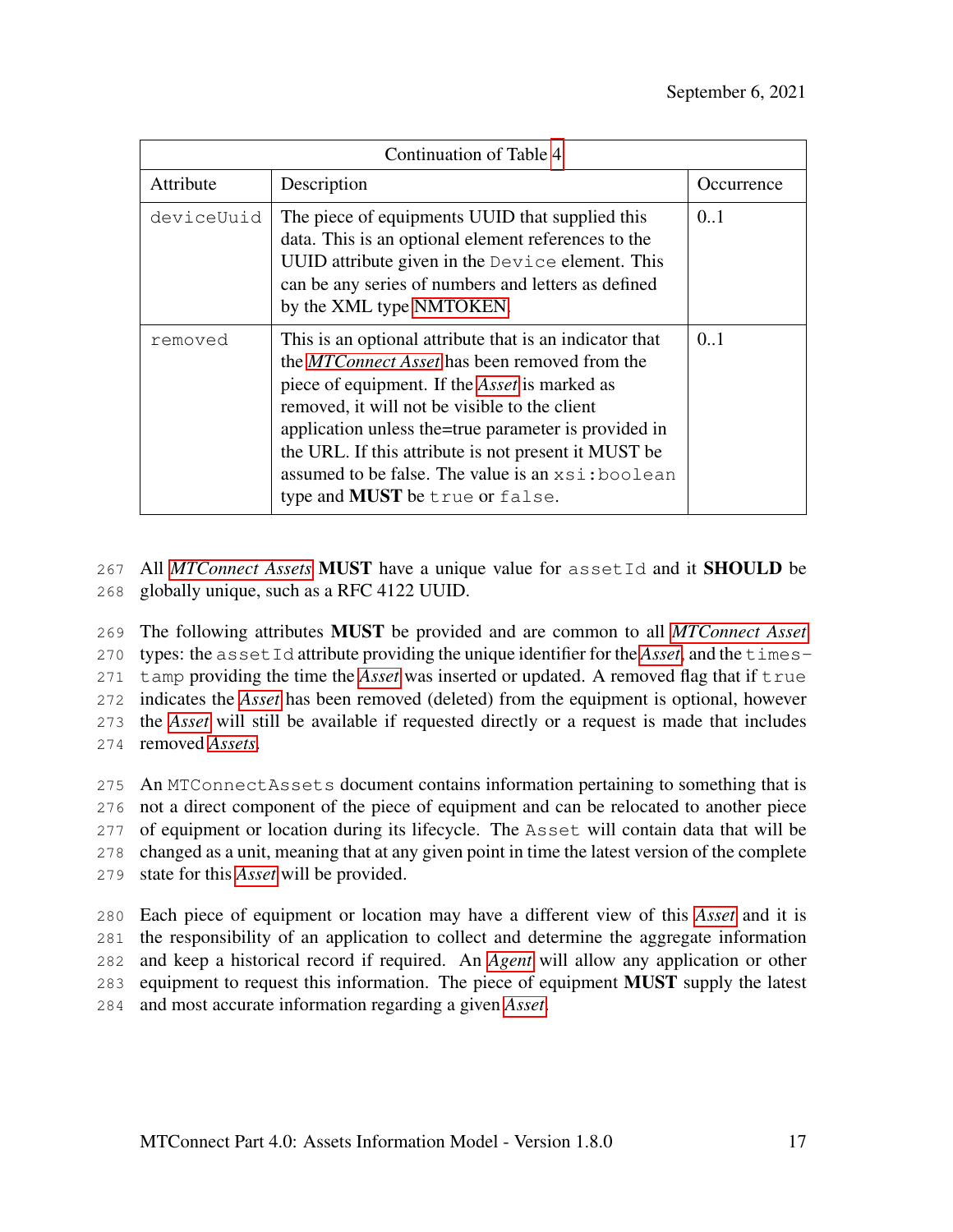#### <span id="page-21-0"></span>285 3.2.3.2 Common Asset Elements

- 286 The element Description is the only element common to all *[Asset](#page-7-0)* types.
- 287 The *[XML Schema](#page-11-6)* in *Figure [4](#page-21-2)* represents the structure of Description.

<span id="page-21-2"></span>

Figure 4: Description Schema

<span id="page-21-3"></span>288 *Table [5](#page-21-3)* defines the elements that are used to provide information for Asset.

| <b>Table 5:</b> Elements for Asset |  |
|------------------------------------|--|
|------------------------------------|--|

<span id="page-21-1"></span>

| Elements    | Description                                                                                                                                                                                                                                                                                          | Occurrence |
|-------------|------------------------------------------------------------------------------------------------------------------------------------------------------------------------------------------------------------------------------------------------------------------------------------------------------|------------|
| Description | An optional element that can contain any<br>descriptive content. This can contain configuration<br>information and manufacturer specific details. This<br>element is defined to contain mixed content and<br>XML elements can be added to extend the<br>descriptive semantics of MTConnect Standard. | 0.1        |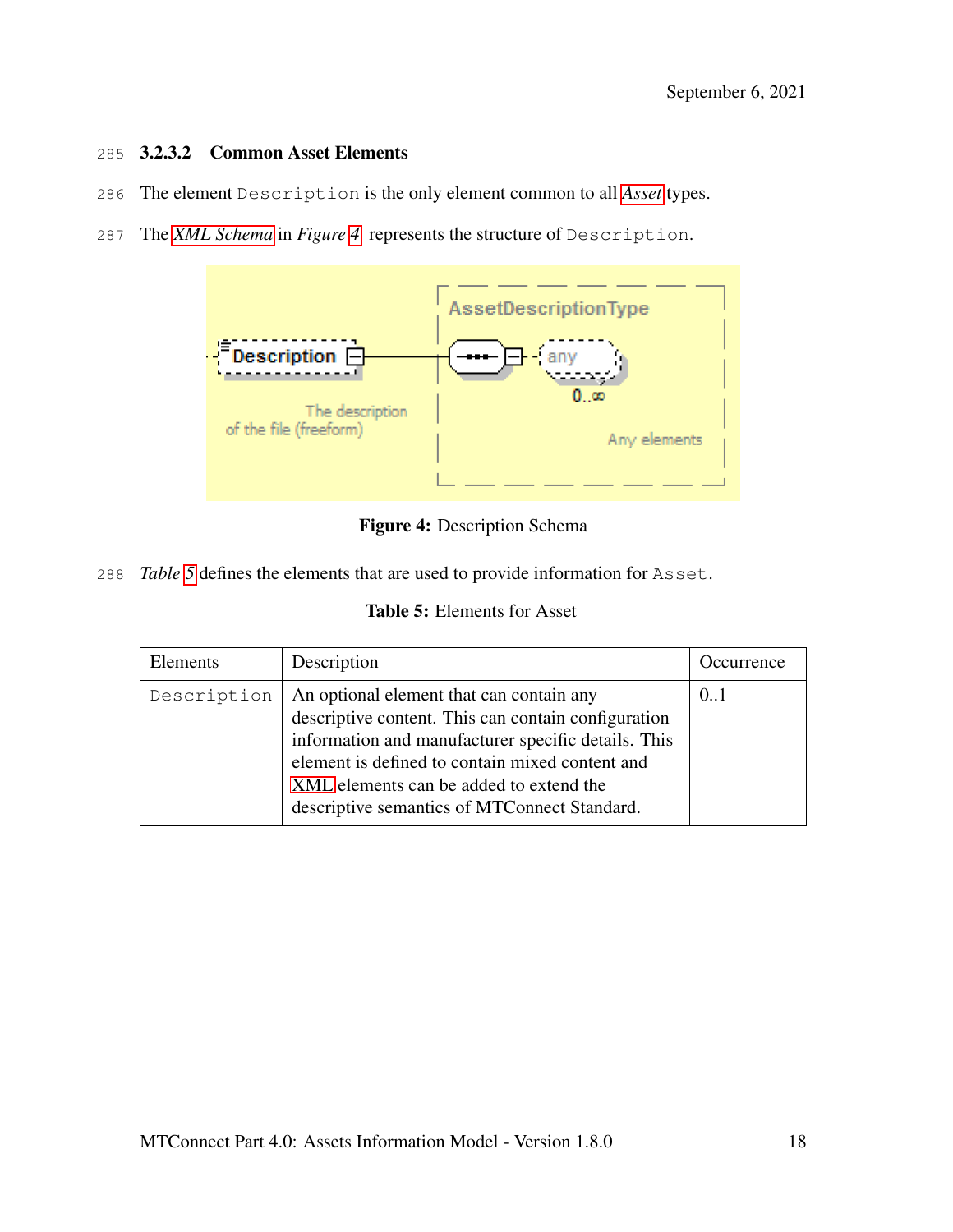# 4 MTConnect Assets Architecture

## <span id="page-22-0"></span>4.1 Agent Asset Storage

 The *[Agent](#page-6-3)* stores *[MTConnect Assets](#page-9-0)* in a similar fashion as the *[Agent](#page-6-3)* data storage de- scribed in *MTConnect Standard Part 1.0 - Overview and Fundamentals*. The storage of [i](#page-7-0)nformation is contained in the *asset buffer*. The *[Agent](#page-6-3)* provides a limited number of *[As-](#page-7-0) [sets](#page-7-0)* that can be stored at one time and uses the same method of pushing out the oldest *[Asset](#page-7-0)* when the *asset buffer* is full. The *asset buffer* size for the *[Asset](#page-7-0)* storage is maintained separately from the Sample, Event, and Condition storage.

<span id="page-22-1"></span>

Figure 5: MTConnect Assets storage as First in First Out

*[MTConnect Assets](#page-9-0)* also behave like a key/value in memory database. In the case of the

*[Asset](#page-7-0)*, the key is the assetId and the value is the [XML](#page-6-4) document describing the *[Asset](#page-7-0)*.

The key can be any string of letters, punctuation or digits and represent the domain specific

coding scheme for their assets. Each *[Asset](#page-7-0)* type will have a recommended way to construct

301 a unique asset  $Id$ , for example, a cutting tool **SHOULD** be identified by the tool ID and

serial number as a composed synthetic identifier.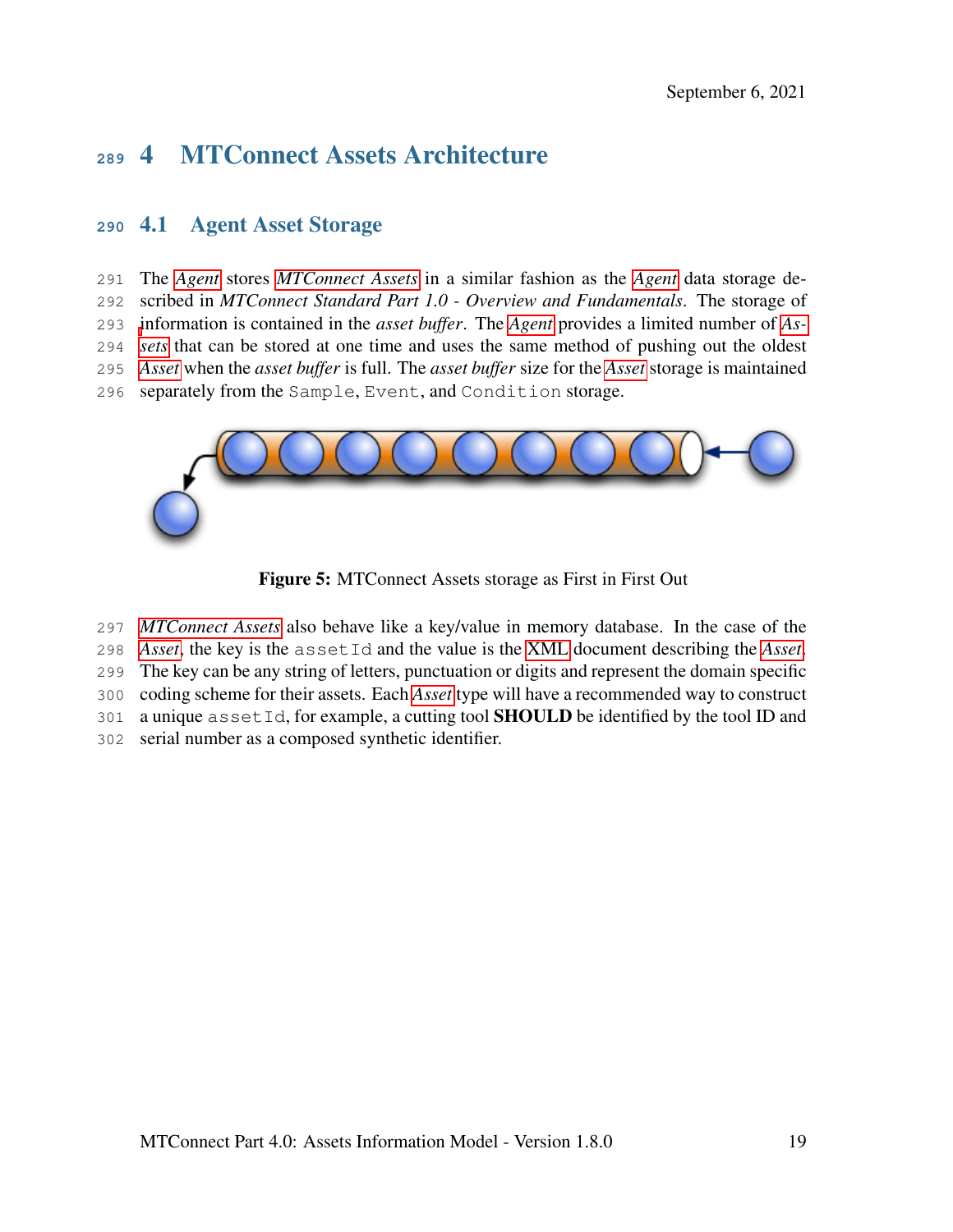<span id="page-23-2"></span>

Figure 6: MTConnect Assets storage as Key/Value pairs

- As in *Figure [6](#page-23-2)* , each of the *[Assets](#page-7-0)* is referred to by their key. The key is independent of
- <span id="page-23-0"></span>the order in the *asset buffer* storage.

## 4.2 Asset Protocol

 MTConnect Standard provides methods to retrieve an *[MTConnect Asset](#page-9-0)* or a set of *[Assets](#page-7-0)* given various criteria. These criteria are as follows: The assetId, the *[Asset](#page-7-0)* type as de-fined by the name of the *[Asset](#page-7-0)*'s topmost element, and the originating piece of equipment.

<span id="page-23-1"></span> The URL format is similar to the probe and sample structure. Reference each as-setId directly to request an *[MTConnect Asset](#page-9-0)* by assetId.

## 4.2.1 Asset by assetId

#### Example 2: Asset by assetId Example

```
312 1 url: http://example.com/asset/e39d23ba-ef2d-
313 2 11e6-b12c15028cfe91a82ef
```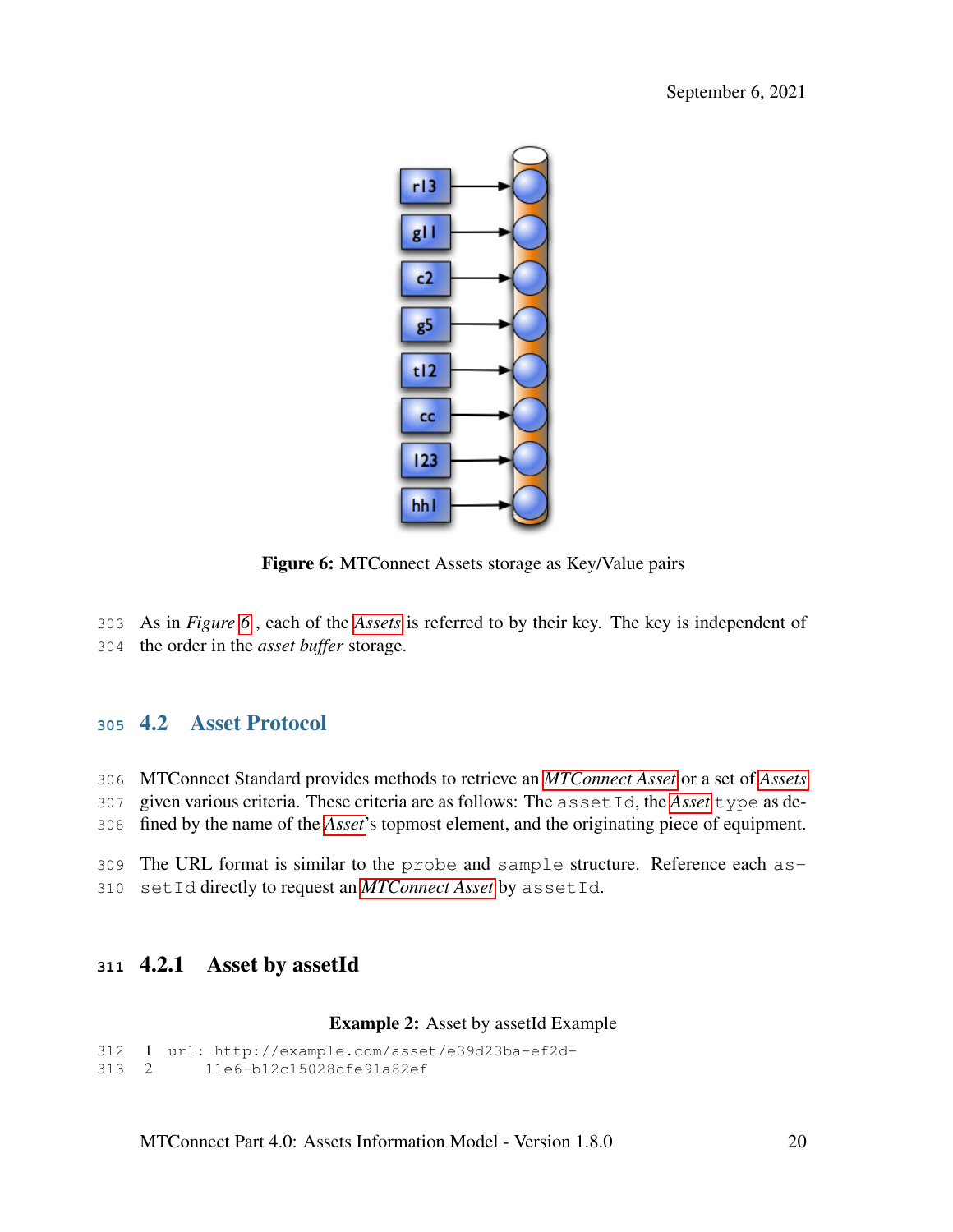- *Example [2](#page-23-3)* returns the MTConnectAssets document for *[Asset](#page-7-0)* e39d23ba-ef2d-11e6-b12c-28cfe91a82ef
- <span id="page-24-2"></span>Request multiple *[Assets](#page-7-0)* by each assetId:

#### Example 3: Assets by assetId Example

```
317 1 url: http://example.com/asset/e39d23ba-ef2d-11e6-b12c155;
```
- 2 8cfe91a82ef;e46d5256-ef2d-11e6-96aa-28cfe91a82ef
- *Example [3](#page-24-2)* returns the MTConnectAssets document for *[Assets](#page-7-0)* e39d23ba-ef2d-
- 11e6-b12c-28cfe91a82ef and e46d5256-ef2d-11e6-96aa-28cfe91a82ef.
- <span id="page-24-3"></span>Request for all the *[Assets](#page-7-0)* in the *[Agent](#page-6-3)*:

#### Example 4: Get all Assets Example

1 url: http://example.com/assets

*Example [4](#page-24-3)* returns all available *[MTConnect Assets](#page-9-0)* in the *[Agent](#page-6-3)*. The *[Agent](#page-6-3)* MAY return

a limited set if there are too many *[Asset](#page-7-0)* records. The *[Assets](#page-7-0)* MUST be added to the

<span id="page-24-0"></span>beginning with the most recently modified *[Asset](#page-7-0)*.

## 4.2.2 Asset for a Given Type

## Example 5: Asset for a Given Type Example

<span id="page-24-4"></span>1 url: http://example.com/assets?type="CuttingTool"

- *Example [5](#page-24-4)* returns all available CuttingTool *[Assets](#page-7-0)* from the *[Agent](#page-6-3)* of the type Cut-
- tingTool. The *[Agent](#page-6-3)* MAY return a limited set if there are too many *[Asset](#page-7-0)* records. The
- *[Assets](#page-7-0)* MUST be added to the beginning with the most recently modified assets.
- <span id="page-24-5"></span>Request for all *[Assets](#page-7-0)* of a given type in the *[Agent](#page-6-3)* up to a maximum count:

## Example 6: Asset for a Given Type with Maximum count Example

- 1 url: http://example.com/assets?type="CuttingTool"
- *Example [6](#page-24-5)* returns all available CuttingTool *[Assets](#page-7-0)* from the *[Agent](#page-6-3)*. The *[Agent](#page-6-3)* MUST
- <span id="page-24-1"></span>return up to 1000 *[Assets](#page-7-0)* beginning with the most recently modified *[Assets](#page-7-0)* if they exist.

## 4.2.3 Assets Including Removed Assets

## Example 7: Assets Including Removed Assets Example

<span id="page-24-6"></span>1 url: http://example.com/assets?type=CuttingTool&removed=true

MTConnect Part 4.0: Assets Information Model - Version 1.8.0 21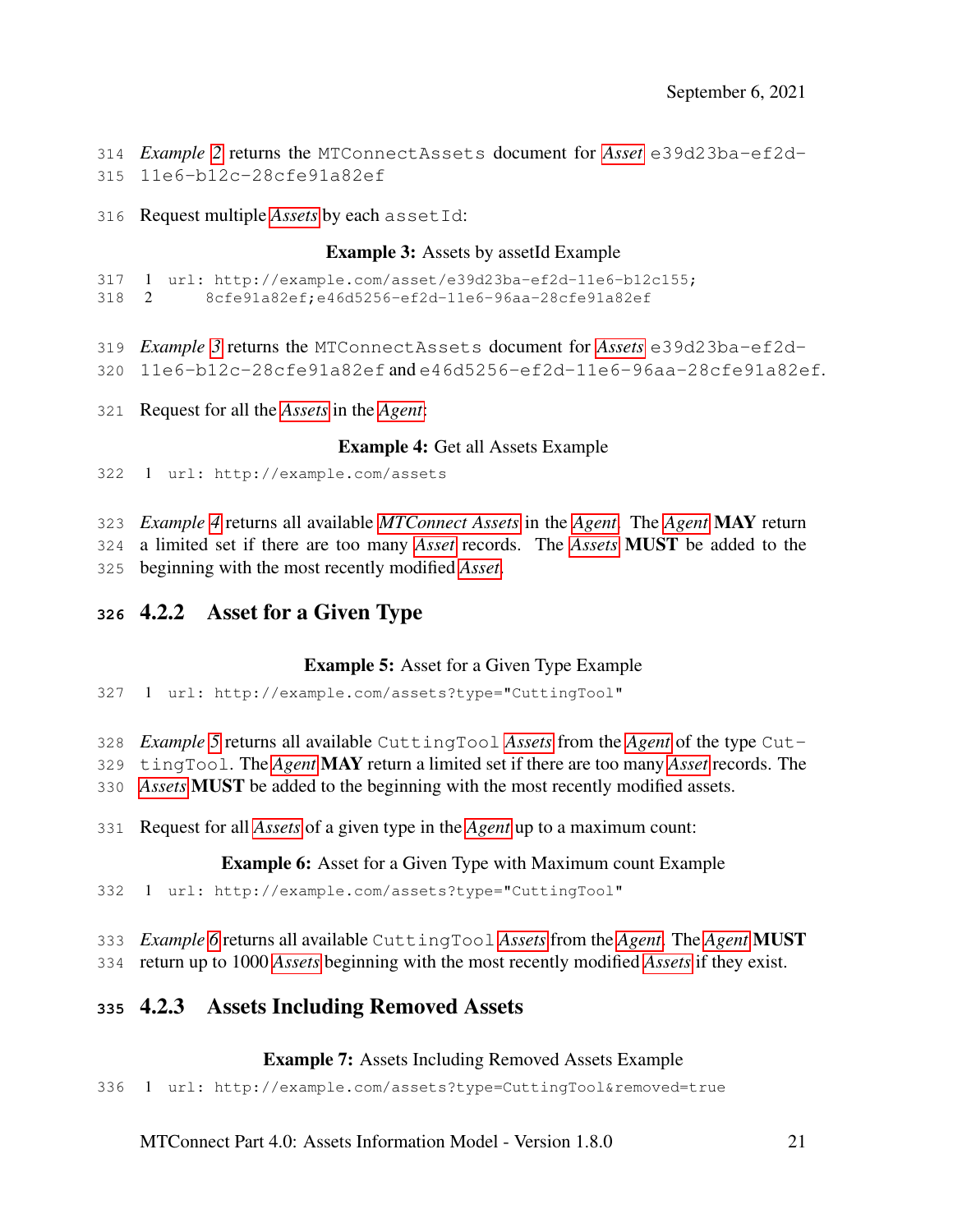- *Example [7](#page-24-6)* returns all available CuttingTool *[Assets](#page-7-0)* from the *[Agent](#page-6-3)*. With the removed
- <span id="page-25-0"></span>flag, *[Assets](#page-7-0)* that have been removed but are included in the result set.

## 4.2.4 Assets for a Piece of Equipment

 If no assetId is provided with a general *[Assets](#page-7-0)* request, it would be as shown in *Exam-ple [8](#page-25-2)*:

## Example 8: Assets For a Piece of Equipment Example

<span id="page-25-2"></span>1 url: http://example.com/Mill123/assets

All *[MTConnect Assets](#page-9-0)* will be provided for that piece of equipment (Device) up to the

 *[Agent](#page-6-3)*'s maximum count or as specified with the count parameter. These *[Assets](#page-7-0)* will be returned starting from the newest to oldest list.

 Any of the previous constraints can also be applied to the request, for example, to get all the CuttingTool instances for a given piece of equipment:

Example 9: Assets For a Piece of Equipment For a Given Type Example

<span id="page-25-3"></span> 1 url: http://example.com/Mill123/asset/ 2 ?type=CuttingTool&count=100

- The request in *Example [9](#page-25-3)* will get the newest 100 Cutting Tool Instance *[Assets](#page-7-0)* from the
- *[Agent](#page-6-3)* for Mill123. Similarly:

<span id="page-25-4"></span>Example 10: Assets For a Piece of Equipment For a Given Type Example 2

 1 url: http://example.com/Mill123/asset/ 2 ?type=CuttingToolArchetype

<span id="page-25-1"></span> *Example [10](#page-25-4)* will provide all Cutting Tool Archetype *[Assets](#page-7-0)* with the deviceUuid of Mill123.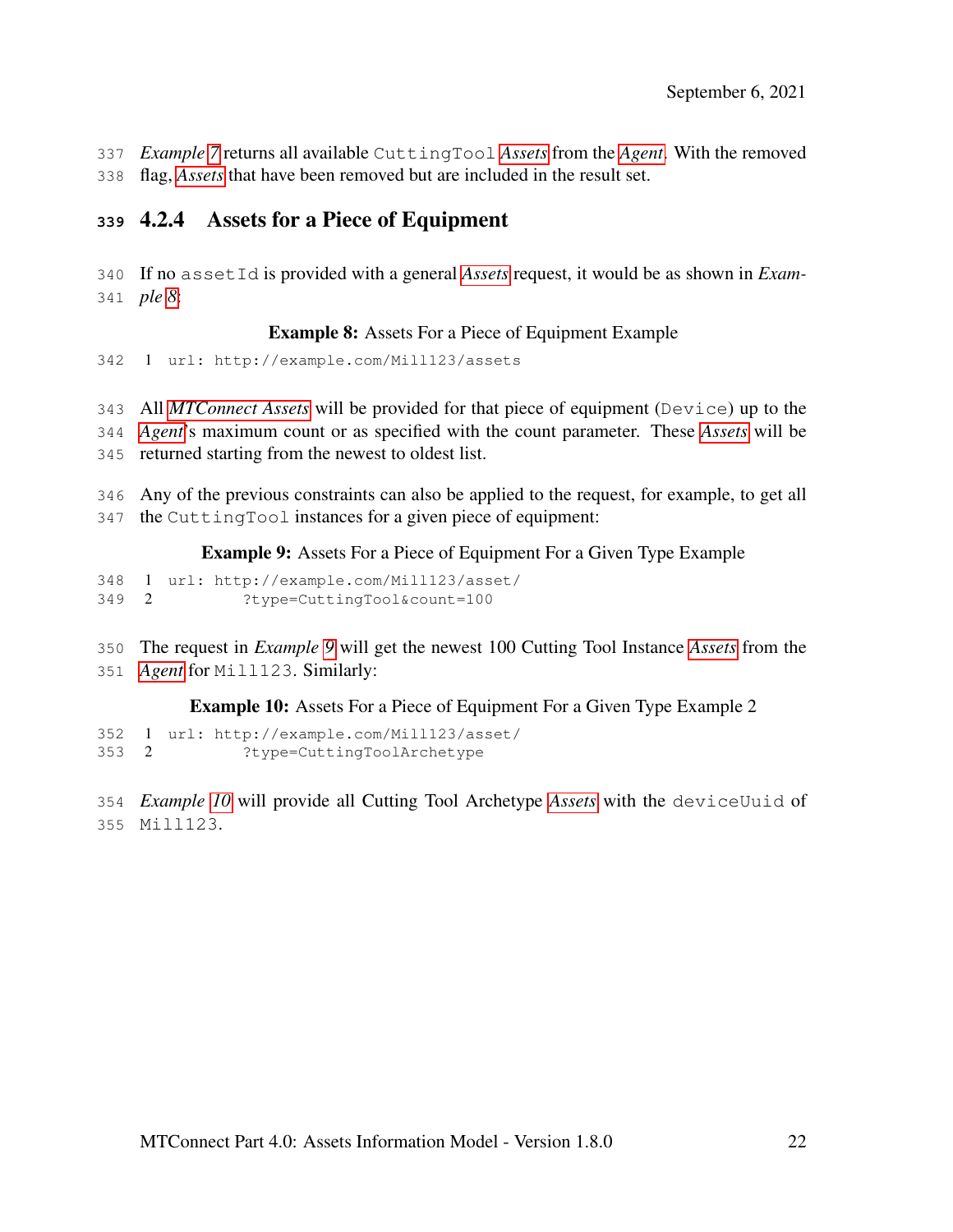# **<sup>356</sup>** 5 Extensions to Part 2.0 - Devices Information Model

- 357 This document will add the following data item types to support change notification when
- 358 an *[MTConnect Asset](#page-9-0)* is added or updated. The data item MUST be placed in the DataItems
- 359 container associated with Device. The Device MUST be the piece of equipment that
- <span id="page-26-0"></span>360 is supplying the asset data.

## <span id="page-26-3"></span>**<sup>361</sup>** 5.1 Data Item Types added for EVENT Category

| DataItem Type SubType | Description                                                                                                                                                                                                                                                                                                                              |
|-----------------------|------------------------------------------------------------------------------------------------------------------------------------------------------------------------------------------------------------------------------------------------------------------------------------------------------------------------------------------|
| ASSET_CHANGED         | The event generated when an asset is added or changed.<br>AssetChanged MUST be discrete and the value of the<br>DataItem's discrete attribute MUST be true.                                                                                                                                                                              |
| ASSET_REMOVED         | The value of the CDATA for the event <b>MUST</b> be the<br>asset Id of the asset that has been removed. The asset<br>will still be visible if requested with the<br>includeRemoved parameter as described in the protocol<br>section. When assets are removed they are not moved to the<br>beginning of the most recently modified list. |

#### Table 6: DataItem Type for EVENT category

## <span id="page-26-1"></span>**<sup>362</sup>** 5.1.1 ASSET\_CHANGED Data Item Type

 When an *[MTConnect Asset](#page-9-0)* is added or modified, an AssetChanged event MUST be published to inform an application that new asset data is available. The application can request the new asset data from the piece of equipment at that time. Every time the asset data is modified an AssetChanged event will be published. Since the asset data is a complete electronic document, the system will publish a single AssetChanged event for the entire set of changes.

- 369 The asset data MUST remain constant until the AssetChanged event is published.
- 370 Once it is published the data MUST change to reflect the new content at that instant.
- <span id="page-26-2"></span>371 The timestamp of the asset will reflect the time the last change was made to the asset data.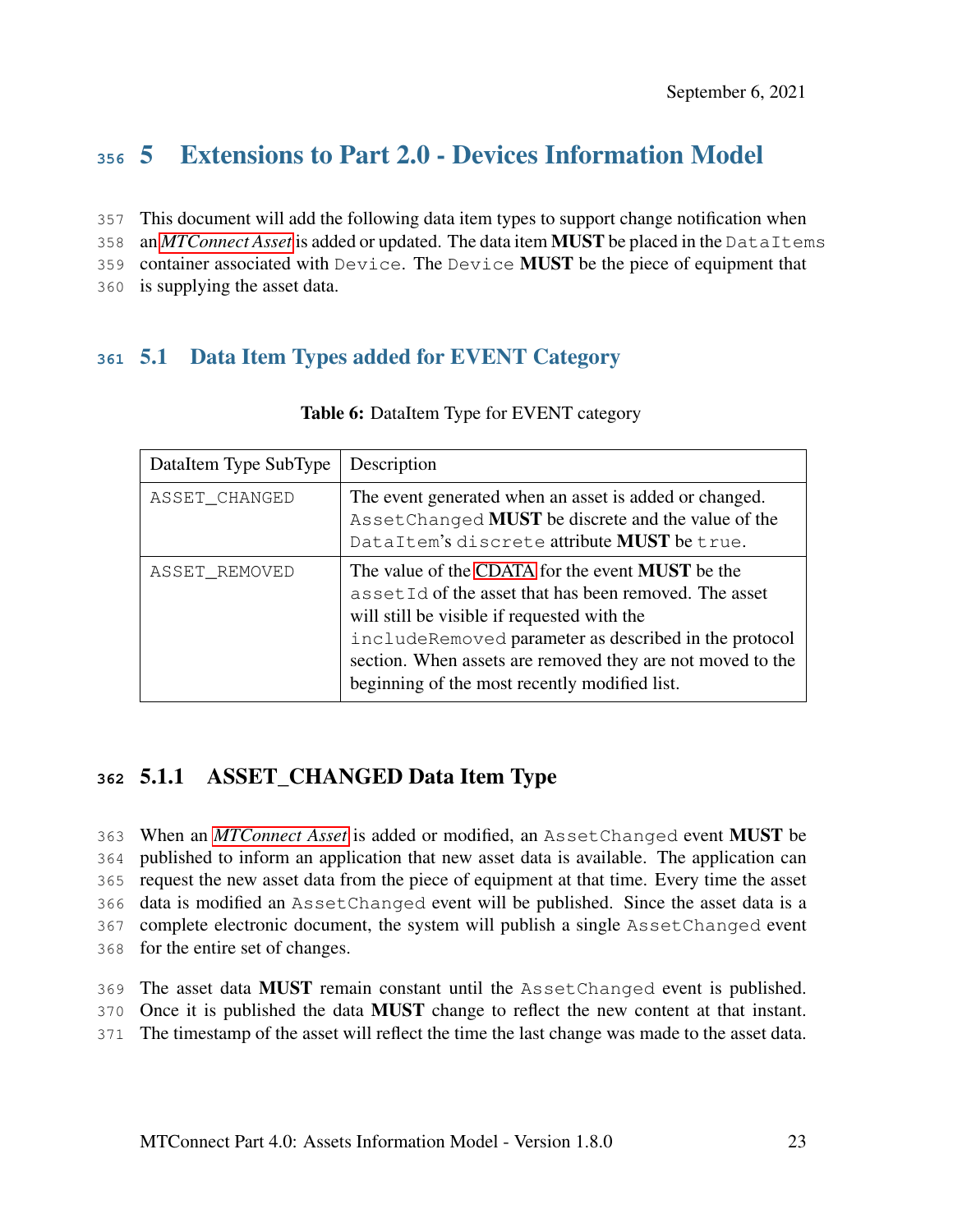## 5.1.2 ASSET\_REMOVED Data Item Type

 When an *[MTConnect Asset](#page-9-0)* has been removed from an *[Agent](#page-6-3)*, or marked as removed, an 374 AssetRemoved event **MUST** be generated in a similar way to the AssetChanged 375 event. The [CDATA](#page-6-1) of the AssetRemoved event MUST contain the assetId that was just removed.

- Every time an *[MTConnect Asset](#page-9-0)* is modified or added it will be moved to the beginning of the *asset buffer* and become the newest *[Asset](#page-7-0)*. As the *asset buffer* fills up, the oldest *[Asset](#page-7-0)* will be pushed out and its information will be removed. The MTConnect Standard does not specify the maximum size of the *asset buffer*, and if the implementation desires, 381 permanent storage MAY be used to store the *[Assets](#page-7-0)*. A value of  $4,294,967,296$  or  $2^{32}$  can be given to indicate unlimited storage.
- [T](#page-9-0)here is no requirement for persistent *[Asset](#page-7-0)* storage. If the *[Agent](#page-6-3)* fails, all existing *[MT-](#page-9-0)*
- *[Connect Assets](#page-9-0)* MAY be lost. It is the responsibility of the implementation to restore the
- lost *[Asset](#page-7-0)* data and it is the responsibility of the application to persist the *[Asset](#page-7-0)* data. The
- <span id="page-27-0"></span>*[Agent](#page-6-3)* MAY make no guarantees about availability of *[Asset](#page-7-0)* data after the *[Agent](#page-6-3)* stops.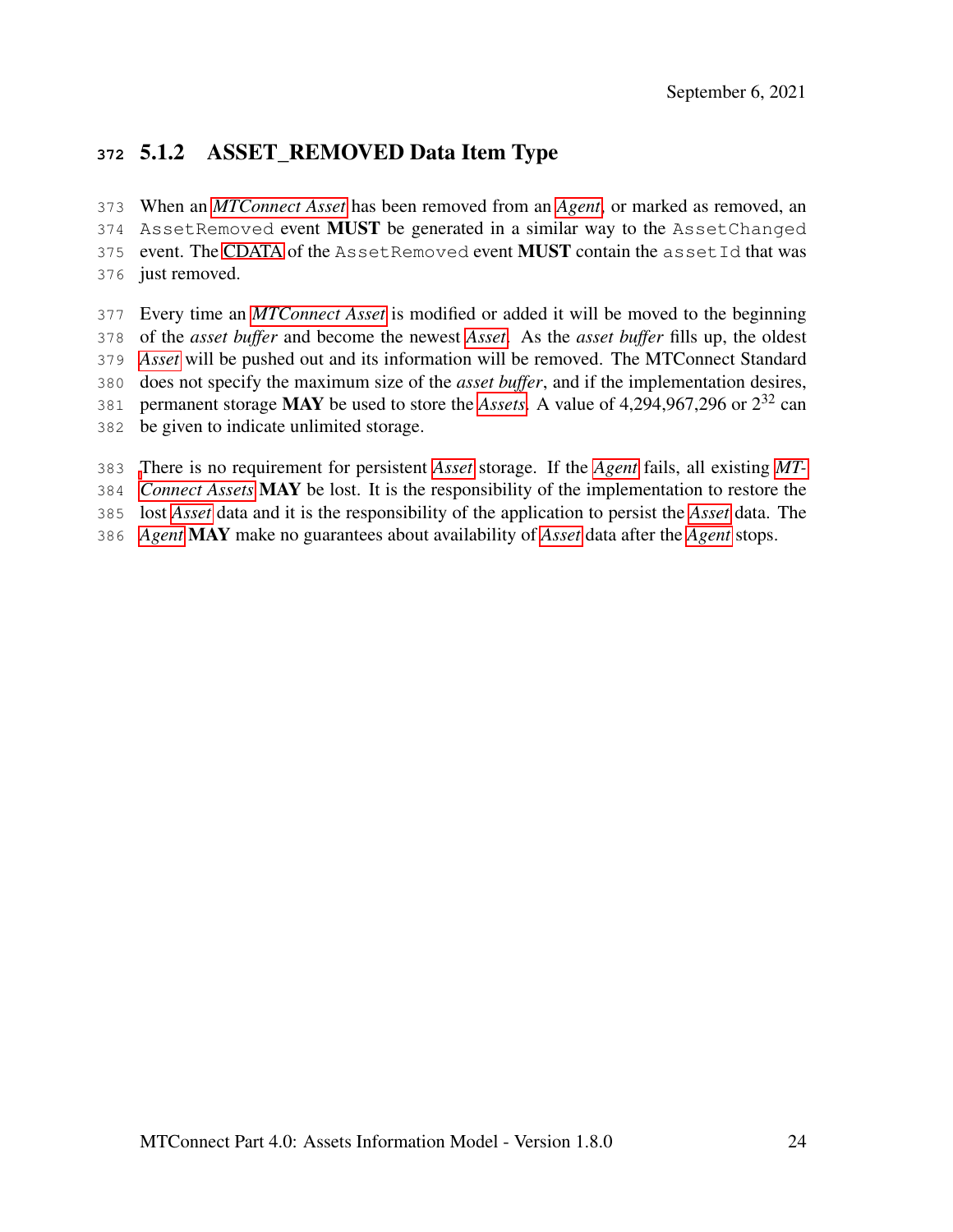# 6 Extensions to Part 3.0 - Streams Information Model

The associated modifications MUST be added to *MTConnect Standard: Part 3.0 - Streams*

<span id="page-28-0"></span>*Information Model* to add the following event to the Events in the streams.

## 6.1 AssetChanged Extension to Events

- The AssetChanged element extends the base Event type [XML](#page-6-4) data element defined in
- *MTConnect Standard: Part 3.0 Streams Information Model* and adds the assetType
- [a](#page-9-0)ttribute to the base Event. This new Event will signal whenever a new *[MTConnect](#page-9-0)*
- *[Asset](#page-9-0)* is added or the existing definition of an *[Asset](#page-7-0)* is updated. The assetId is provided
- as the [CDATA](#page-6-1) value and can be used to request the *[Asset](#page-7-0)* data from the *[Agent](#page-6-3)*.

<span id="page-28-2"></span>

Figure 7: AssetChanged Schema

<span id="page-28-1"></span> AssetChanged: An *[MTConnect Asset](#page-9-0)* has been added or modified. The [CDATA](#page-6-1) for the AssetChanged element MUST be the assetId of the *[Asset](#page-7-0)* that has been modified.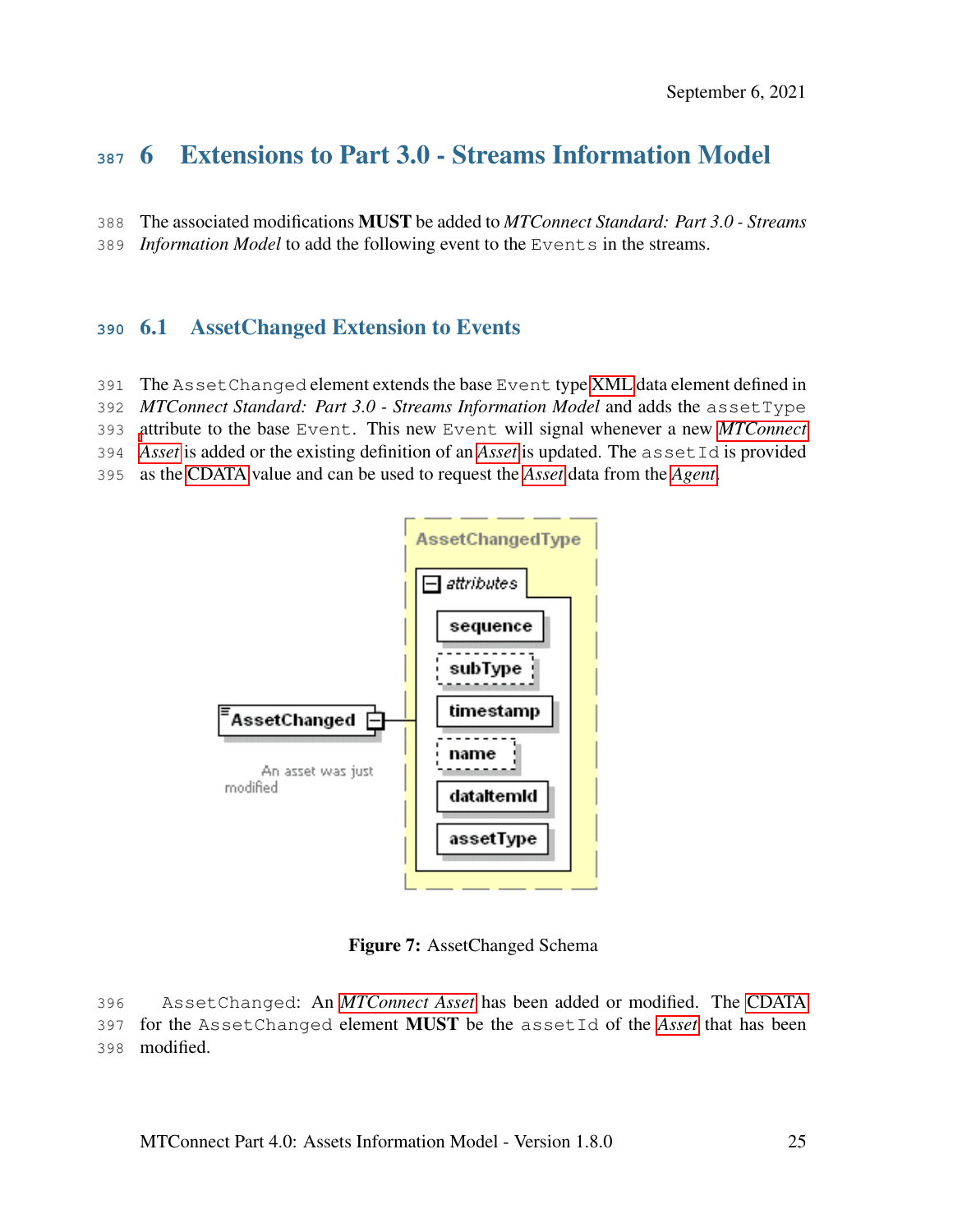# <span id="page-29-0"></span>**<sup>399</sup>** 6.1.1 AssetChanged event Attributes

| Attribute | Description                        | <i>Occurrence</i> |
|-----------|------------------------------------|-------------------|
| assetType | The type of asset changed.         | 1                 |
|           | assetType is a required attribute. |                   |
|           | <i>Valid Data Values:</i>          |                   |
|           | CuttingTool                        |                   |
|           | File                               |                   |
|           | QIFDocumentWrapper                 |                   |
|           | MaterialContainer                  |                   |

Table 7: Attributes for AssetChanged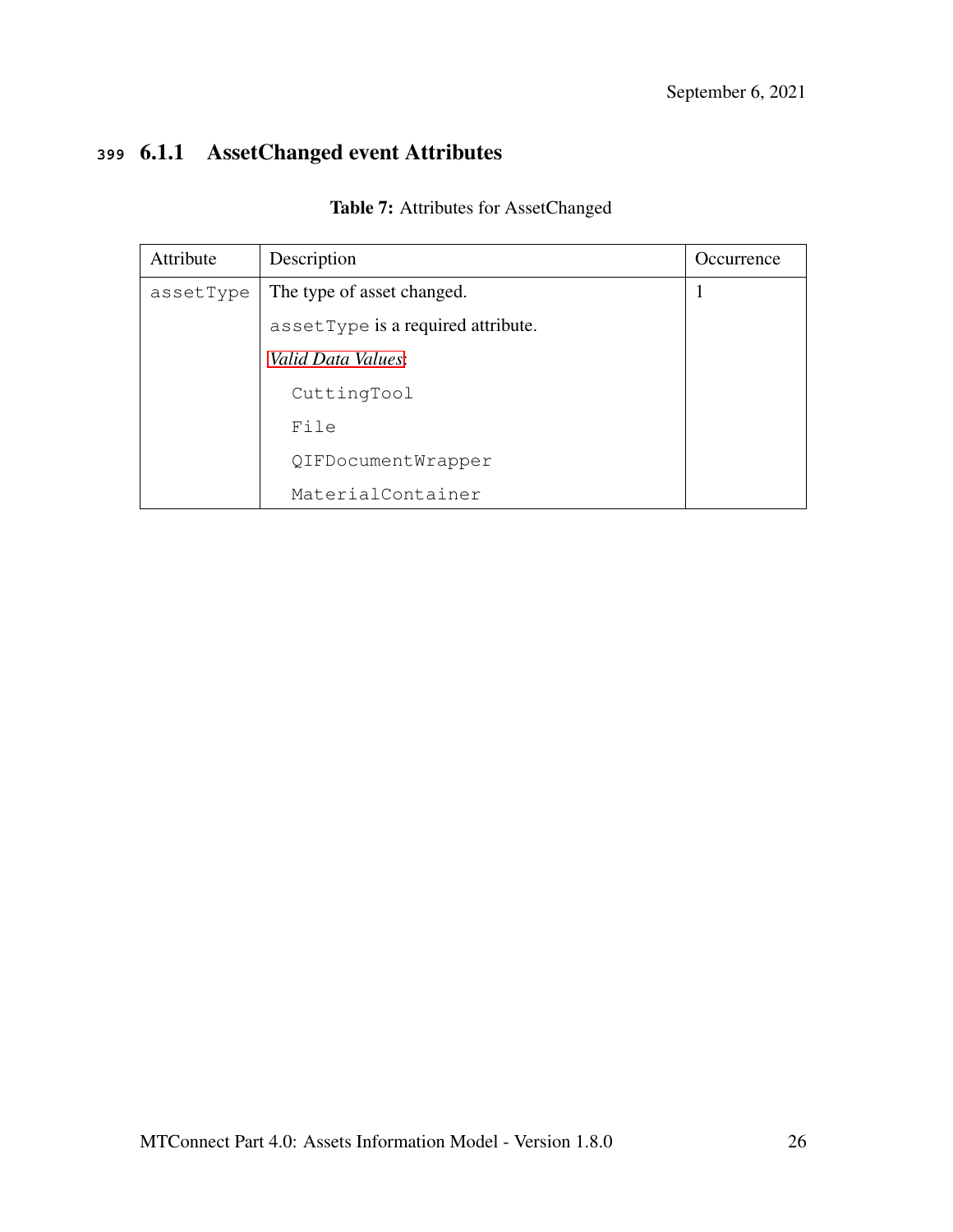## <span id="page-30-1"></span><span id="page-30-0"></span>**<sup>400</sup>** 6.2 AssetRemoved Extension to Events



Figure 8: AssetRemoved Schema

- 401 AssetRemoved: An *[MTConnect Asset](#page-9-0)* has been removed. The [CDATA](#page-6-1) for the As-
- 402 setRemoved element MUST be the assetId of the *[Asset](#page-7-0)* that has been removed.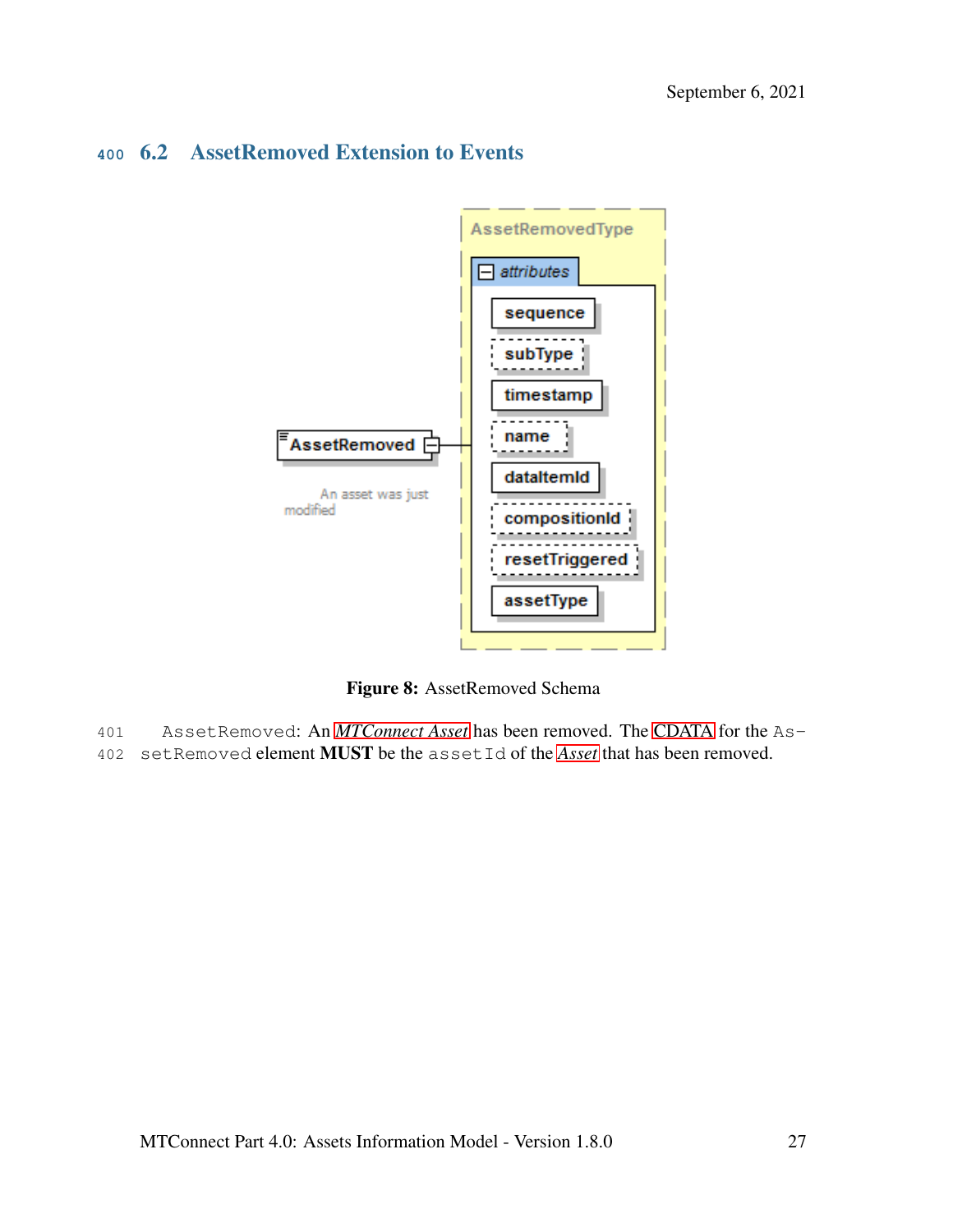## <span id="page-31-1"></span><span id="page-31-0"></span>**<sup>403</sup>** 6.2.1 AssetRemoved Attributes

|  |  | <b>Table 8:</b> Attributes for AssetRemoved |
|--|--|---------------------------------------------|
|--|--|---------------------------------------------|

| Attribute | Description                         | Occurrence |
|-----------|-------------------------------------|------------|
| assetType | The type of asset that was removed. |            |
|           | assetType is a required attribute.  |            |
|           | <i>Valid Data Values:</i>           |            |
|           | CuttingTool                         |            |
|           | File                                |            |
|           | QIFDocumentWrapper                  |            |
|           | MaterialContainer                   |            |

- 404 The *[MTConnect Asset](#page-9-0)* will still be available if requested if the removed=true argument is
- 405 supplied. The assetId is provide as the [CDATA](#page-6-1) value and can be used to request the
- 406 *[Asset](#page-7-0)* data from the *[Agent](#page-6-3)*.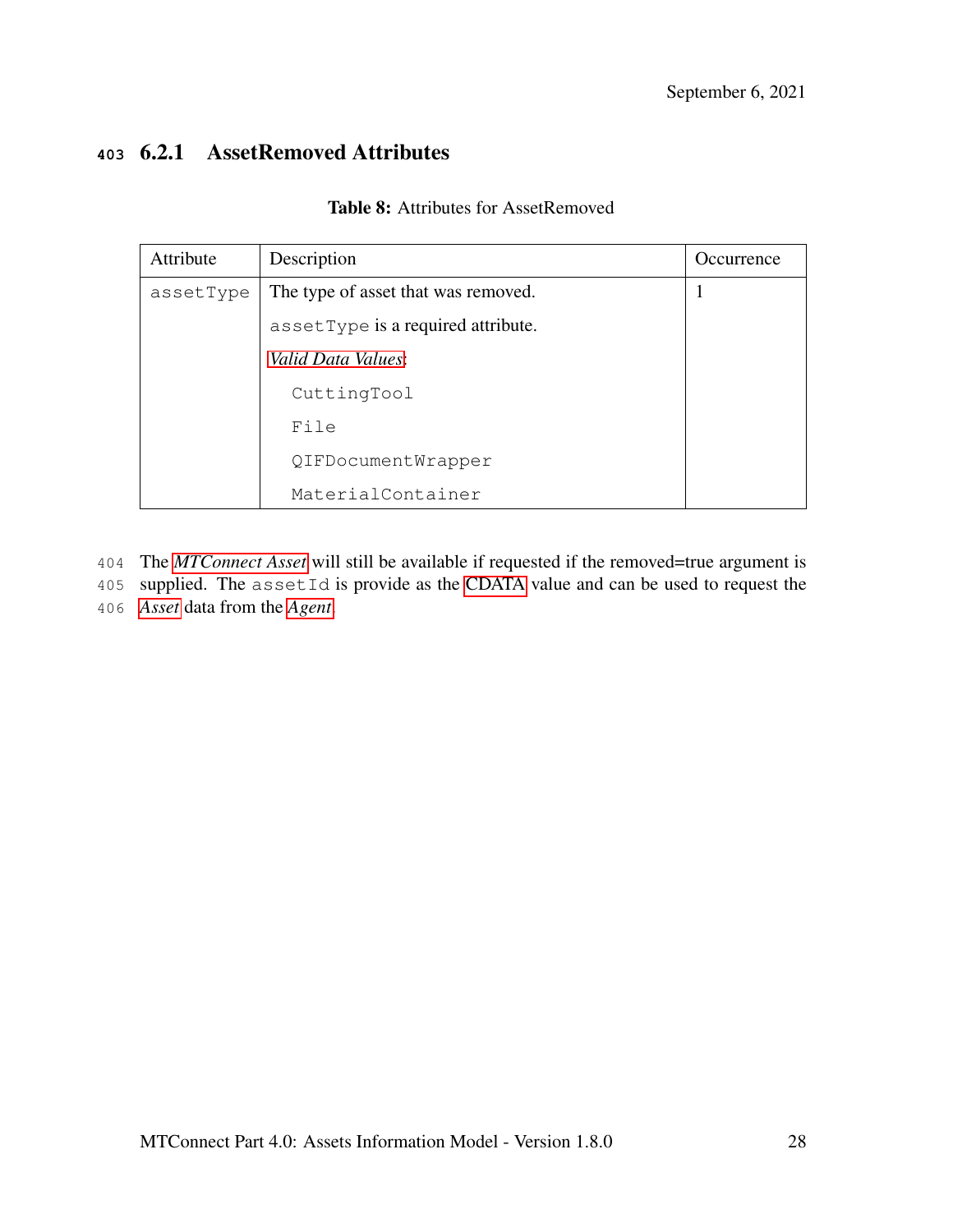# Appendices

## <span id="page-32-0"></span>A Bibliography

Engineering Industries Association. *EIA Standard - EIA-274-D*, Interchangeable Variable,

Block Data Format for Positioning, Contouring, and Contouring/Positioning Numerically

Controlled Machines. Washington, D.C. 1979.

ISO TC 184/SC4/WG3 N1089. *ISO/DIS 10303-238:* Industrial automation systems and

integration Product data representation and exchange Part 238: Application Protocols: Ap-

- plication interpreted model for computerized numerical controllers. Geneva, Switzerland, 2004.
- International Organization for Standardization. *ISO 14649:* Industrial automation sys-

tems and integration – Physical device control – Data model for computerized numerical

controllers – Part 10: General process data. Geneva, Switzerland, 2004.

International Organization for Standardization. *ISO 14649:* Industrial automation sys-

- tems and integration Physical device control Data model for computerized numerical
- controllers Part 11: Process data for milling. Geneva, Switzerland, 2000.

International Organization for Standardization. *ISO 6983/1* – Numerical Control of ma-

chines – Program format and definition of address words – Part 1: Data format for posi-

tioning, line and contouring control systems. Geneva, Switzerland, 1982.

Electronic Industries Association. *ANSI/EIA-494-B-1992*, 32 Bit Binary CL (BCL) and

- 7 Bit ASCII CL (ACL) Exchange Input Format for Numerically Controlled Machines.
- Washington, D.C. 1992.
- National Aerospace Standard. *Uniform Cutting Tests* NAS Series: Metal Cutting Equip-ment Specifications. Washington, D.C. 1969.

International Organization for Standardization. *ISO 10303-11:* 1994, Industrial automa-

- tion systems and integration Product data representation and exchange Part 11: Descrip-
- tion methods: The EXPRESS language reference manual. Geneva, Switzerland, 1994.

International Organization for Standardization. *ISO 10303-21:* 1996, Industrial automa-

tion systems and integration – Product data representation and exchange – Part 21: Imple-

mentation methods: Clear text encoding of the exchange structure. Geneva, Switzerland,

1996.

H.L. Horton, F.D. Jones, and E. Oberg. *Machinery's Handbook*. Industrial Press, Inc.

MTConnect Part 4.0: Assets Information Model - Version 1.8.0 29